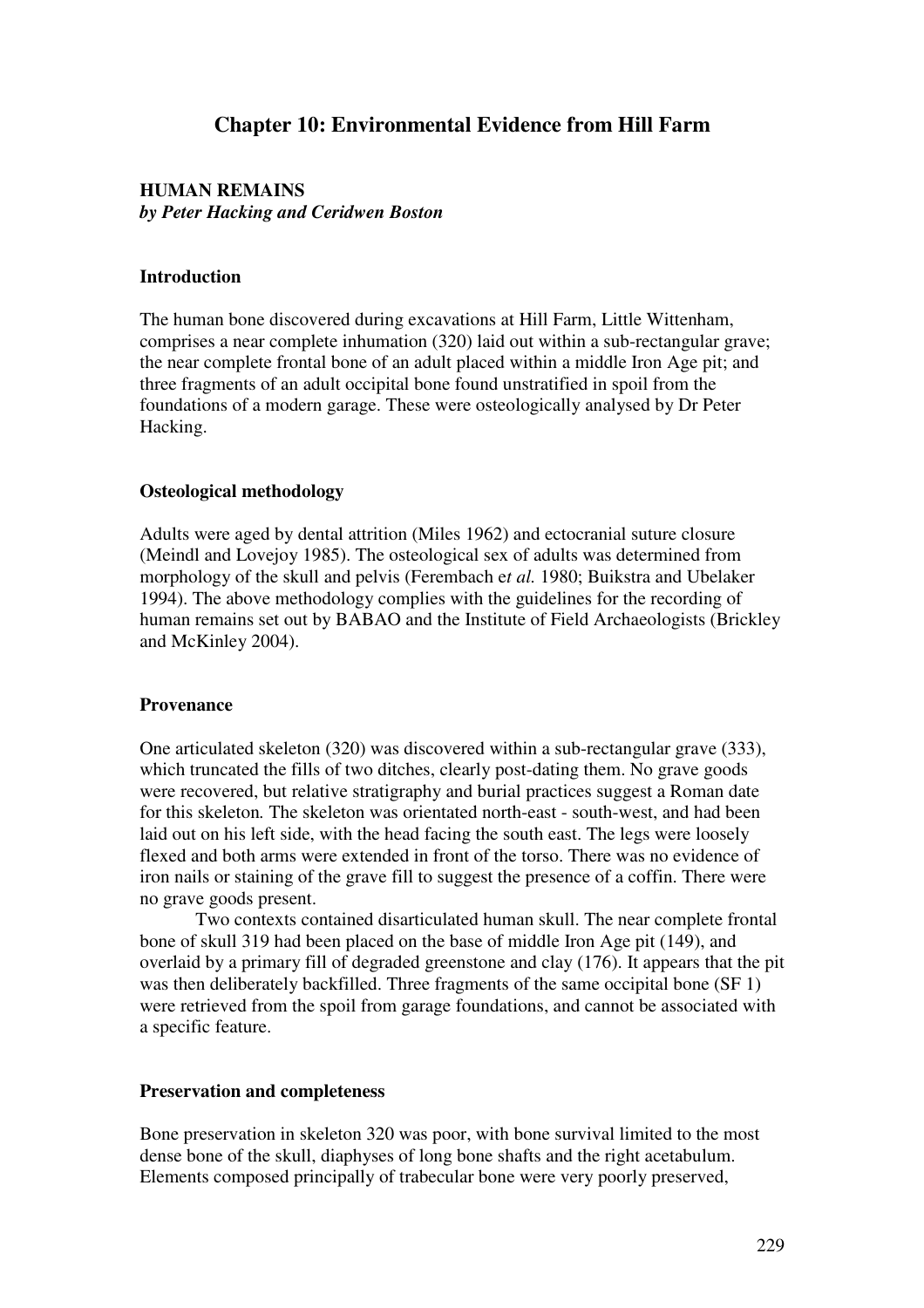although fragments of the left ilium and the bodies of all the cervical vertebrae and T1 and 2 had survived. The extant bone was very fragmented, and in addition to the destruction of the epiphysies of all long bones, stature estimation was not possible on this skeleton.

The frontal bone of the skull (391) was near complete, missing only small portions of the orbital plates. The bone was well preserved, with the outer table intact bar a small area of erosion on posterior aspect of the left side. The cranial sutures were unfused and the bone had been detached along this natural division (probably when the skull was in a skeletonised state).

The occipital bone (SF1) had broken post-mortem into three fragments and was assembled later. The bone was in good condition.

#### **Assemblage composition**

The assemblage comprised one articulated skeleton (320), a complete frontal bone (319) and fragments of occipital bone (SF 1), representing the remains of three adult individuals. The severe dental attrition of the 1st and 2nd molars of skeleton 320 indicates a mature adult, approximately 40 years old. The 3rd molars are relatively unworn, which may suggest a younger adult, but this is more probably due to delayed eruption of these teeth (the age of eruption being subject to considerable individual variation). Although few sexually diagnostic traits had survived on skeleton 320, the prominence of the mastoid processes and the external occipital protuberance suggests a possible male individual. No pelvic features are available for sexing and the diameter of the right femoral head (45 mm) is unhelpful in the metrical determination of sex.

Skull 319 was of adult size. The coronal sutures were intact (i.e. fusion had not begun) suggesting an age of less than 40 years. Internally arachnoid granulations are noted, a normal variation. The prominence of the supraorbital ridges suggests that this individual was male.

The occiput (SF 1) was adult in size. The occipital protuberance was prominent, suggesting that the individual was male.

#### **Skeletal pathology**

No skeletal pathology was noted in this assemblage.

### **Dental pathology**

The dentition of skeleton 320 showed evidence of dental enamel hypoplasia, calculus and caries.

#### *Dental enamel hypoplasia*

Dental enamel hypoplasia (DEH) could not be identified on most crowns of the dentition of skeleton 320 due to the high degree of dental attrition which had obliterated most of the crowns. DEH was observed as single or multiple lines on four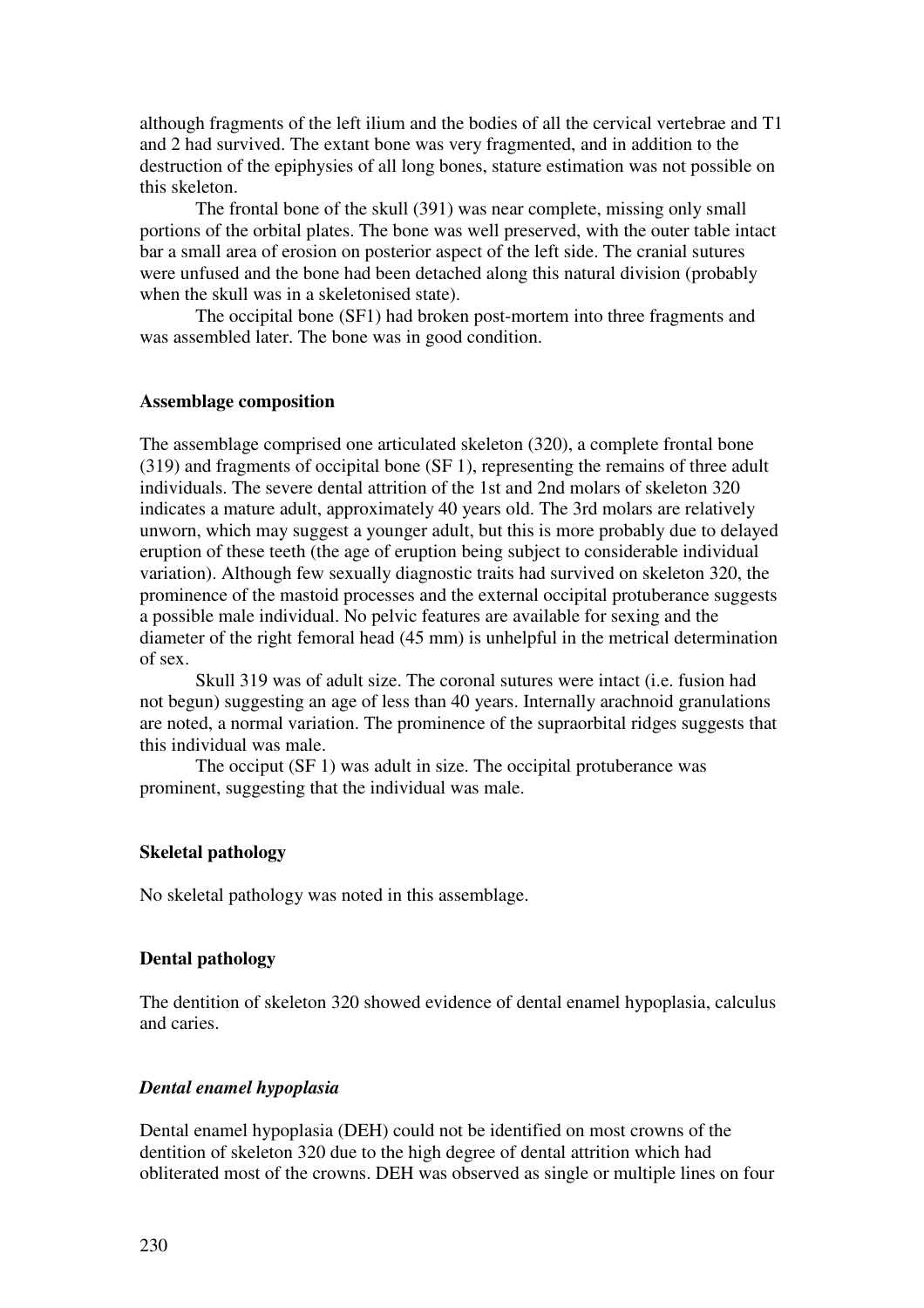of five crowns (4/5; 80 %), up to three marked lines noted in the left mandibular canine and right upper central incisor. DEH is the interruption or slowing of normal enamel formation during tooth crown development in the first six or seven years of life causing permanent thinning of the enamel (Goodman and Rose 1990). DEH manifests on the buccal surface of the crowns of teeth as pits, horizontal lines or lines of pits. Each line forms as a result of a prolonged episode of illness or malnutrition during childhood, lasting several weeks. Unlike bone, enamel does not remodel throughout life and so DEH acts as a permanent indicator of such a stress episode in the early years of life. The clear lines on the dentition of skeleton 320 indicate exposure to multiple moderate stress episodes, such as childhood infections and/or seasonal food shortages. Teeth displayed between 1-3 lines, indicating multiple episodes in the first 8 years of life.

#### *Caries and calculus*

Three caries were present in the dentition of skeleton 320 (3/12; 25 % per tooth). These ranged from small to large and were located on the 2nd  $(n = 1)$  and 3rd molars  $(n = 2)$ . Dental caries is a destruction of the enamel surface, the dentine (internal part of the tooth) and the cement (outer layer of the roots), caused by the acid produced by bacteria present in dental plaque (Hillson 1996, 269). The association of acidogenic bacteria and sugars in the diet is a well established cause of cavities. Compared to later historical periods, the prevalence of many dental diseases in prehistory is generally low. This probably reflects the relatively low intake of carbohydrates, particularly in the form of refined sugar, and the fairly young overall age of the population. In many later post-medieval and modern populations, ingestion of refined foodstuffs results in minimal wear of the occlussal surfaces of the teeth. The folds of enamel trap food residues, and in the absence of stringent oral hygiene, result in caries formation. This was not the case in prehistory and in rural Roman Britain, where the coarseness of the diet and grit introduced during food processing wore flat these folds within the first two decades of life. The dental attrition of skeleton 320 was advanced and probably reduced further dental disease of the occlusal surfaces.

Calculus, colloquially known as tartar, was observed on three of the five teeth with intact or slightly worn crowns (3/5 or 60 %). Calculus is a hard immovable mineralised plaque which forms when dental plaque has not been removed by brushing the teeth. Despite the advanced age of this individual, little calculus formation had taken place, the above teeth only showing flecks of the deposits. Like caries, this is probably most due to the absence of refined carbohydrates in the diet.

#### **Discussion**

The deliberate placement of disarticulated body parts within features, such as pits, postholes and ditches is a well recognised aspect of Iron Age burial ritual (Whimster 1981, Wait 1985). Whole or partial skulls were particularly favoured for this treatment, and may refer to the veneration of the head as the seat of the 'soul' or persona in Iron Age Celtic society, suggested by accounts of Gallic traditions by Roman writers, such as Diodorus Siculus, and from indigenous British literary works, such as the story of Bran in the Welsh Mabiogiog. Most skulls found in British Iron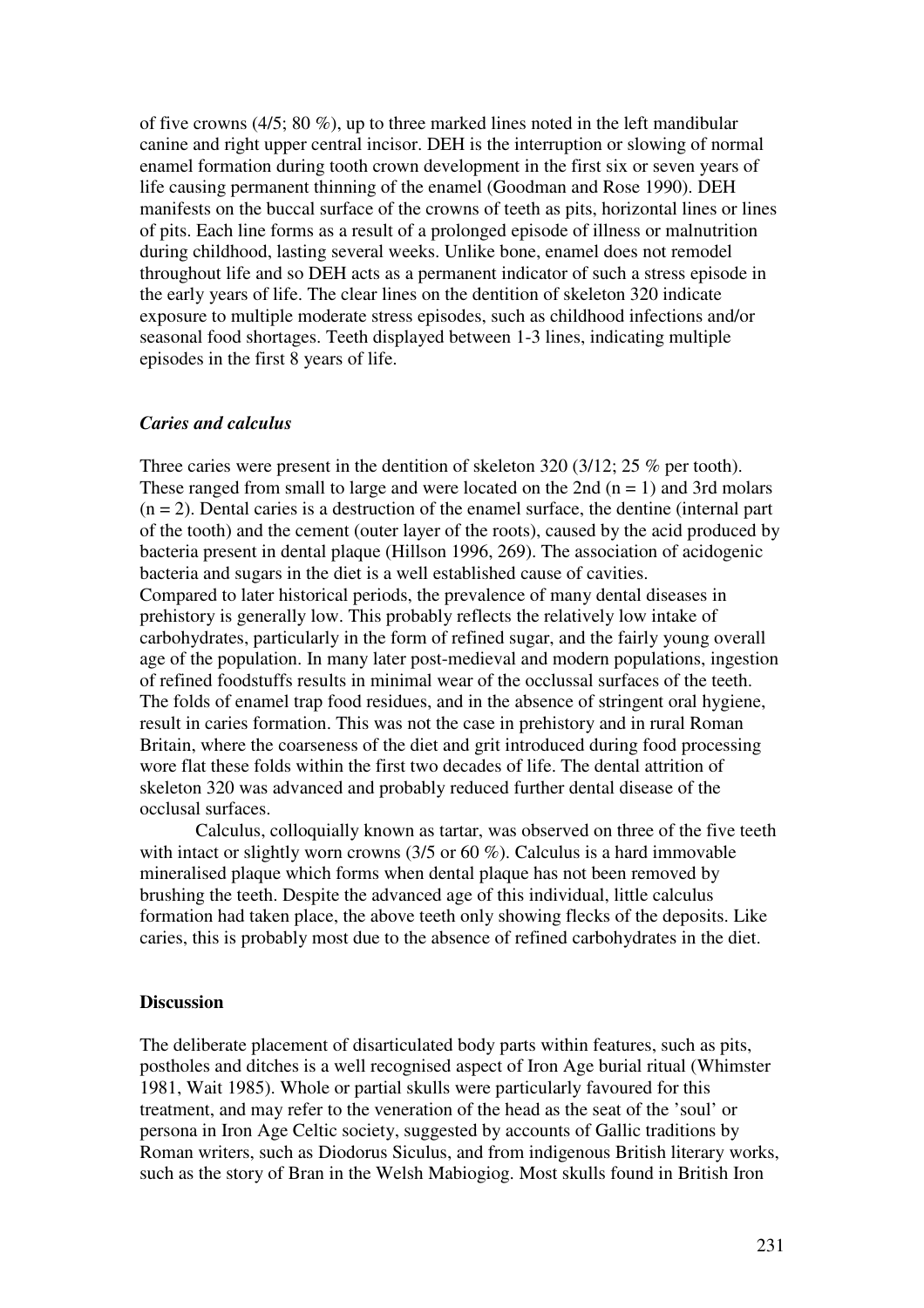Age contexts appear to have been skeletonised prior to deposition, rather than decapitated prior to or soon after death (in the manner of, say, later Roman decapitation burials). This appears to have been the case with skull 319, where the frontal bone had separated naturally along the coronal suture, and shows no evidence of cut marks to suggest defleshing or dismemberment. Its placement on the base of the pit is clearly deliberate, and certainly represents a secondary funerary rite. The general lack of weathering on this bone suggests that it was little exposed to the elements prior or after deposition within the pit.

The precise dating of the burial of skeleton 320 is uncertain but it certainly shows characteristics consistent with Roman burial practices, although a later date should not be ruled out. Due to the limit of excavation, it is as yet unclear whether this individual was one of a number of burials or was an isolated phenomena. Booth (2001) comments on the prevalence of small 'family' burial plots dating to the late Roman period in Oxfordshire and the Upper Thames Valley, a tradition of which this burial may well be part. However, single burials within purpose-cut graves are also found as isolated phenomena in rural settings in this period. The lone burial of a mature to older adult ?male buried within a sub-rectangular grave was discovered on Northfield Farm, Long Wittenham (Gray 1978, 1-29). Like grave 333, this grave also cut through the fill of two ditches. Iron nails within the backfill indicate that the individual had been interred within a plain wooden coffin, and was accompanied by a 4th- century AD bowl.

Although the conventional body position was supine and extended, there are numerous examples of late Roman interments laid out on their sides (such as burials from Lankhills, Winchester, Hants., and Cotswold Community, Gloucester (Smith forthcoming), and this may reflect a continuity or renewal of earlier Iron Age practice.

#### **Conclusion**

To date, neither Iron Age nor rural Roman burial practices have received the level of academic analysis that they warrant. This is in large part due to the scattered nature of the evidence and newness of osteology as a discipline. The above interments of human remains offer a valuable addition to the current corpus of human remains analysed using modern osteological methodology, and promise valuable insights into this under-investigated field.

## **Catalogue**

The following abbreviations have been employed in the catalogue below (Table 10.1):

L left R right

<sup>/</sup> post-mortem tooth loss X ante-mortem tooth loss

<sup>-</sup> tooth not present A dental abscess C caries k calculus

DEH dental enamel hypoplasia R root only (in relation to dentition)

DJD degenerative joint disease SDJD spinal degenerative joint disease

C1-7 cervical vertebra 1 to 7 T1-12 thoracic vertebra 1 to 12

L1-5 lumbar vertebra 1 to 5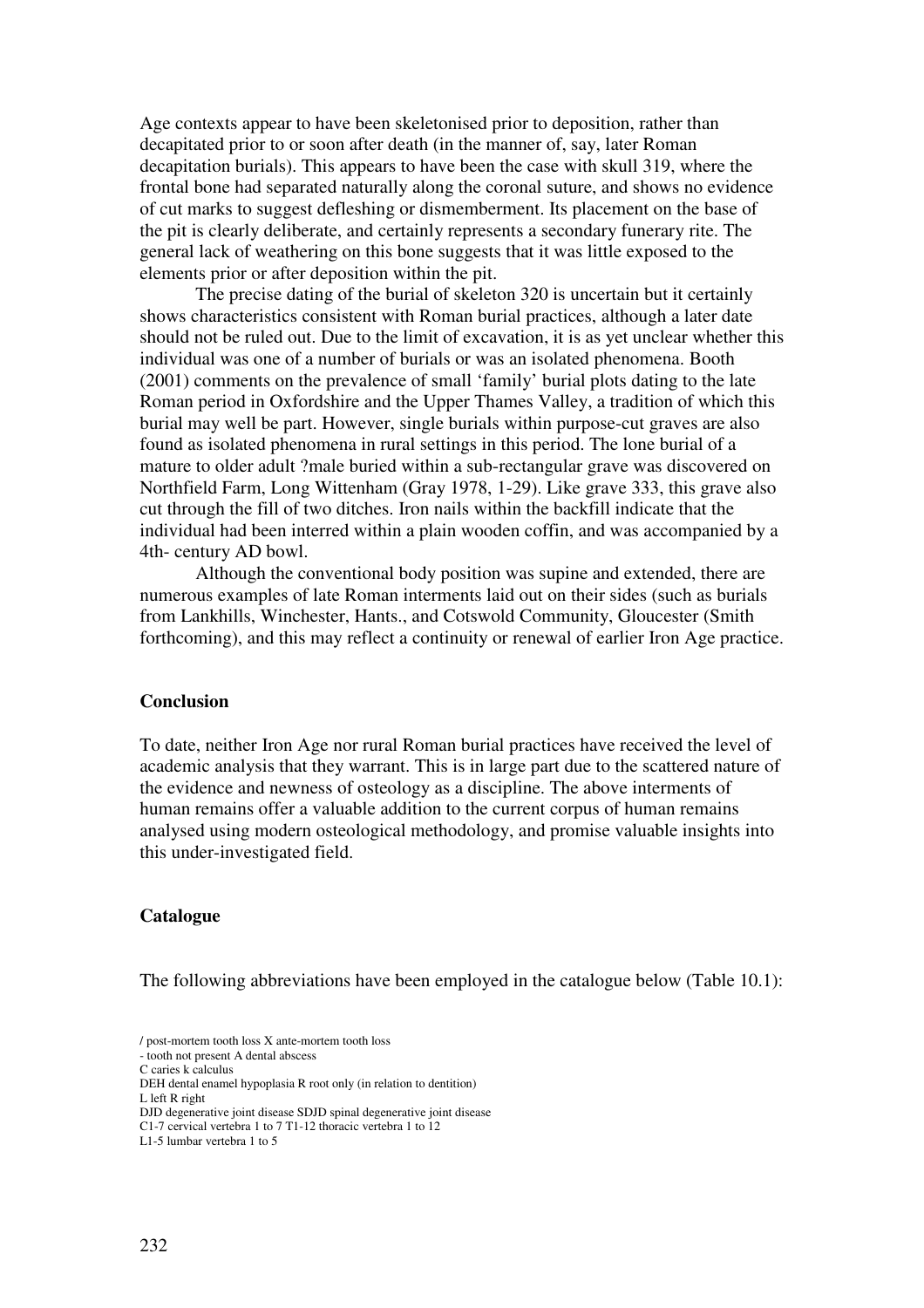## **ANIMAL BONE**  *by Fay Worley*

## **Introduction**

The 2004 and 2005 excavations at Hill Farm produced 2221 fragments (refitted count) of animal bone weighing 8364 g. The animal bone was assessed and recorded by the author at Oxford Archaeology (OA); the identification of an eel vertebra was confirmed by R. Nicholson. The excavations comprised five separate trenches investigating areas prior to development. Animal bone was recovered from four of these areas (Drainage, the Offices, the Staff Car Park and the Visitors' Car Park).

The animal bone assemblage was recovered from features dating to the early and middle Iron Age and Roman periods. In addition, a single large mammal long bone fragment was recovered from a medieval furrow fill. The majority of the assemblage (80 % of fragments) dates to the middle Iron Age, 5 % dates to the early Iron Age and 9 % dates to the Roman period (Table 10.1). The largest excavations were those in the Offices and the Visitors Car Park, and the majority of fragments came from these excavations (45 % and 47 % of fragments respectively).

## **Methods**

The animal bone was identified by comparison with textual and faunal reference material. All hand collected animal bone was identified and the residues of two environmental samples (the fills of middle Iron Age pits 149 and 769) were scanned for animal bone. Animal bone was identified as specifically as possible to species or taxon. Sheep and goat bone was distinguished following the criteria of Boessneck (1969), Prummel and Frisch (1986) and Hillson (2005). Any evidence of pathological change, butchery marks or gnawing was noted. Age at death was estimated using tooth eruption and wear (following Grant 1982, Halstead 1985, Levine 1982 and Silver 1969) and epiphyseal fusion (following Silver 1969). When a single tooth or mandible could not be placed in one of Halstead's (1985) categories directly, it was compared to other more complete mandibles and assigned to the relevant category. The condition bone fragments was recorded on a five point scale based on that presented by Lyman (1994, 355). All suitably mature and complete elements were measured following standard conventions (von den Dreisch 1976). When possible, measurements were used to calculate the withers heights of individual animals (following May 1985).

## **Condition of assemblage**

The condition of the animal bone assemblage was generally good to poor with the condition deteriorating through time (Table 10.2). If the large middle Iron Age assemblage is considered by feature type, bone from pit and posthole fills was in the best condition, bone from the ditch fills is in slightly poorer condition and animal bone from the shallow gully fills is in the poorest condition (Table 10.3). A high proportion of bones in all phases were broken post-deposition (Table 10.4).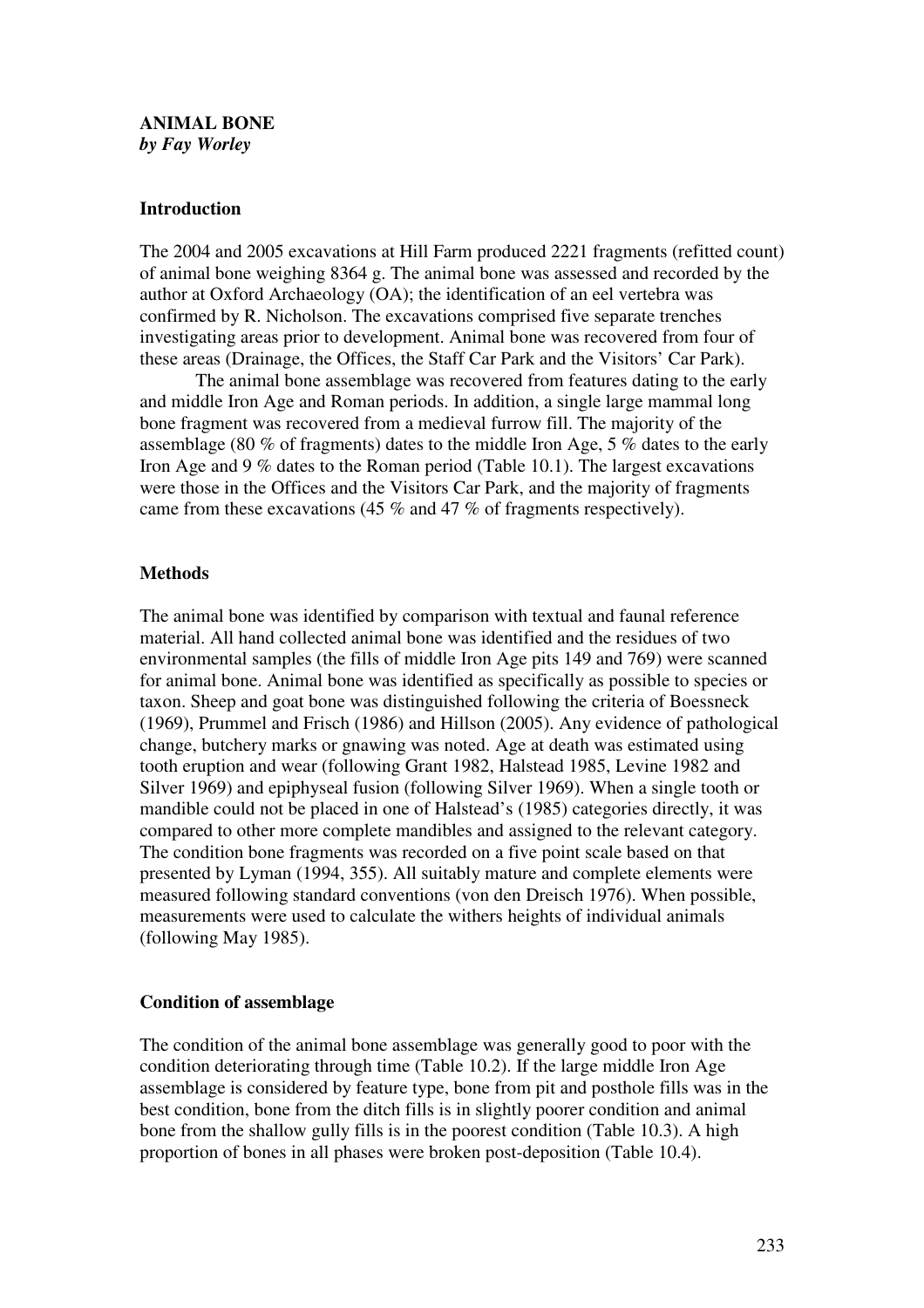A number of animal bones were burnt, either to a charred or calcined state. The proportion of burnt animal bones varied between phases from only 1 % of the Roman animal bones to 24 % of the early Iron Age bones. (Table 10.4). The majority of the identifiable burnt bones were sheep, goat or medium mammal and were recovered from pit fills. Burnt sheep, goat or medium mammal bone was recovered from early Iron Age pit 882, Iron Age pits 41, 315 and 605, middle Iron Age ditch 871, posthole 67, ring gully 175 and pits 146, 149 and 625. In addition, burnt horse, large mammal, sheep or goat and medium mammal bone was recovered from middle Iron Age pit 769, burnt large and medium mammal bone was recovered from middle Iron Age pit 94, burnt cattle bone was recovered from middle Iron Age ditch 535 and burnt large mammal bone was recovered from middle Iron Age posthole 44. The only Roman burnt animal bones were three calcined unidentified fragments from the backfill of inhumation burial 333.

Gnawing was identified on 2 % of early Iron Age bone fragments and 1% of middle Iron Age to Roman fragments. With the exception of two middle Iron Age fragments that had been gnawed by rodents, all gnaw marks were inflicted by carnivores, probably dogs or foxes. The rodent-gnawed bones were recovered from enclosure/ring ditch 70 and pit 94 cutting the enclosure ditch 80/100 and indicate that the faunal remains were accessible to rodents. Similarly, carnivore gnawed bones indicate that they were either purposely fed to dogs or left lying on the surface and accessible to dogs or foxes prior to being covered.

#### **Species identified**

The animal bone assemblage was found to contain cattle (*Bos taurus*), sheep (*Ovis aries*), sheep or goat (*Ovis aries* or *Capra hircus*), pig (*Sus scrofa*), horse (*Equis caballus*), dog (*Canis familiaris*), crow (*Corvus corone*), eel (*Anguilla anguilla*) and vole sp., with further fragments identified as large, medium or small mammal or bird (Table 10.5).

## **Wild Fauna**

Very few wild fauna were identified. A vole femur was recovered from the hand collected fill of middle Iron Age pit 149 and a crow radius was recovered from Roman ditch 177. Vole elements and an eel vertebra were also present in the sieved residues from middle Iron Age pit 149. In addition to these, a bird bone was recovered from the fill of middle Iron Age pit 94 and small mammal (rabbit sized) bones were recovered from the fill of middle Iron Age pit 769 and ditch 871. These bones may be from wild or domestic mammals. There is no evidence for any wild boar amongst the pig remains.

There is no faunal evidence for the hunting of wild mammals or birds in the Hill Farm assemblage. Although eel remains may be found inland without human intervention, the presence of the eel vertebra suggests that fishing was practised in the middle Iron Age, presumably in the adjacent River Thames. The presence of voles suggests a grassland habitat in the middle Iron Age.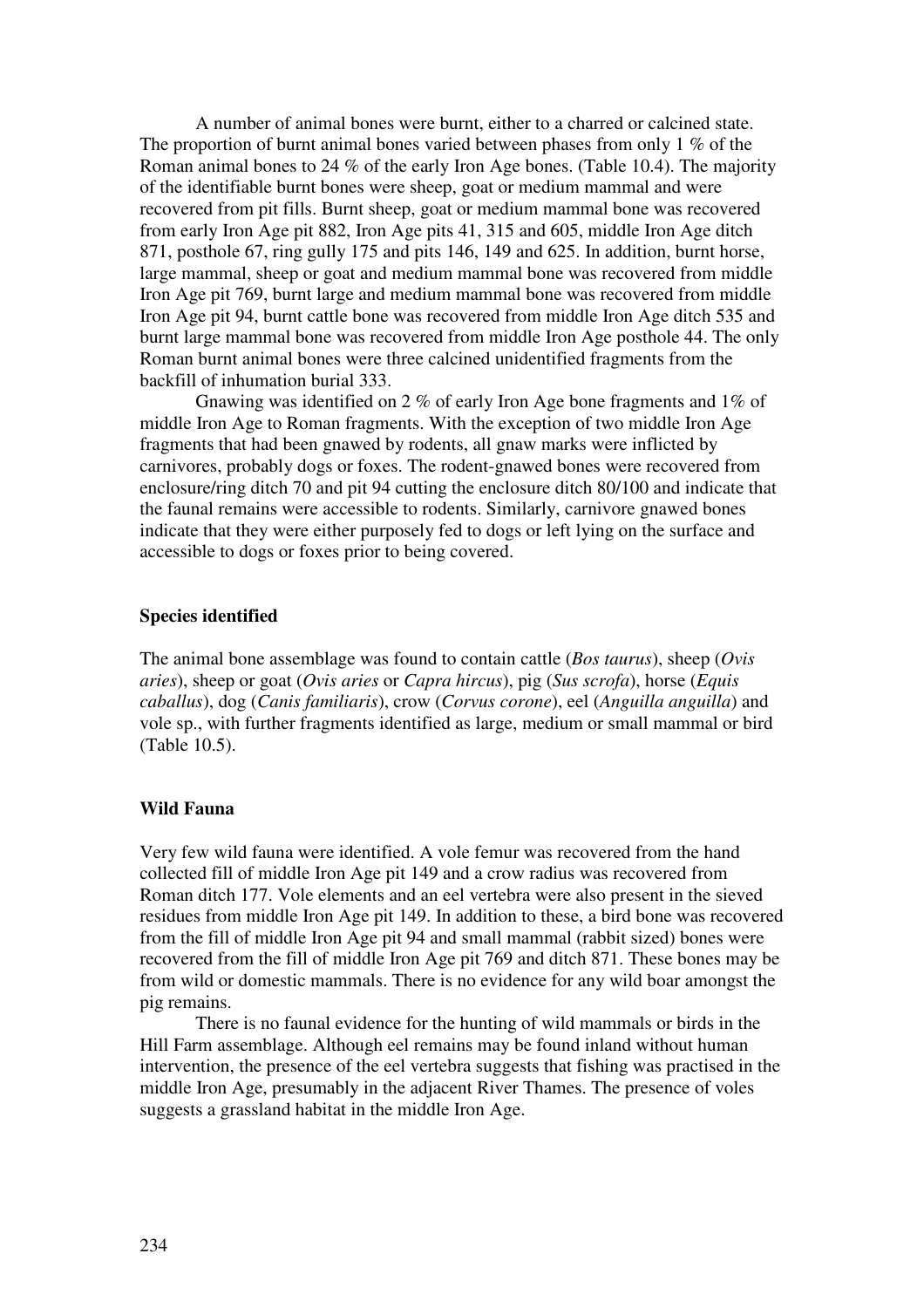## **Metric analysis**

Only twelve animal bones could be measured (Table 10.6). These include cattle, horse, sheep or goat and dog elements dated from the early Iron Age to Roman period. Unfortunately, only one measurement could be used to calculate the withers height of an animal. A Roman equid tibia from the fill of ditch 800 had a greatest length of 331.5 mm which equates to a withers height of just under 14 hands (1.31 m) (following May 1985).

Although fragmentary, a large Roman dog humerus recovered from the fill of ditch 800 in the Offices area was measured. The depth of the proximal end (Dp) was greater than 40.8 mm. When compared to 23 Roman dog humeri Dp measurements recorded in the Animal Bone Metric Archive (ABMAP) (https://ads.ahds.ac.uk/catalogue/specColl/abmap/index.cfm accessed 17/03/06), the Hill Farm bone is larger than 83 % 19? of these. If the Hill Farm bone is compared to a scatter plot of 24 Late Iron Age to medieval dog humeri measurements from ABMAP (Fig. 10.1), it falls into a group of late Roman and medieval animals with a humerus greatest lengths (GL) of 158 mm to 208 mm, equating to withers heights of 0.51 m to 0.69 m (following Harcourt 1974). Although this sample size is small and the relationship between GL and Dp shows some variation, it can be suggested that the animal was large, perhaps over 0.51 m placing the dog in the range of the largest dogs of the period (following Clark 1995). A late Roman dog from the adjacent site of Castle Hill was found to be 0.54 m tall (Worley and Kitch forthcoming).

### **Evidence for pathology in animal bone assemblage**

Pathological lesions were noted on four middle Iron Age bone specimens, three cattle bones and a sheep or goat tooth. A cattle anterior first phalanx from the fill of ditch 582 exhibited slight lipping of its abaxial proximal articulation. Very slight lipping was also noted on the anterior lateral articular facet of a proximal metacarpal from the fill of ditch 50. These arthropathies may have developed due to stresses on the joints. A cattle metacarpal from the fill of pit 484 had splayed condyles suggesting that the animal may have been used for traction (Baker 1984).

A sheep or goat mandibular third molar from the fill of ditch 50 had a linear crease in the tooth enamel approximately 9 mm above the cemento-enamel junction. This developmental defect was identified as linear enamel hypoplasia and may be used to suggest that the animal was subject to nutritional or pathological stress (Davies 2005) as the third molar developed in the mandible, between the ages of one and two years old (Hillson 2005, 229-30).

## **The early Iron Age animal bone assemblage**

A total of 114 fragments of animal bone were recovered from Early Iron Age contexts. The animal bone was recovered from the fills of ditch 395 and gully 400 in the Visitors' Car Park, from pits 596 and 742 in the Offices and from pit 882 in Drainage trenches. As animal bone was only recovered from a limited range of features, these are considered separately below. Pit 882 was the only early Iron Age feature to contain burnt animal bone.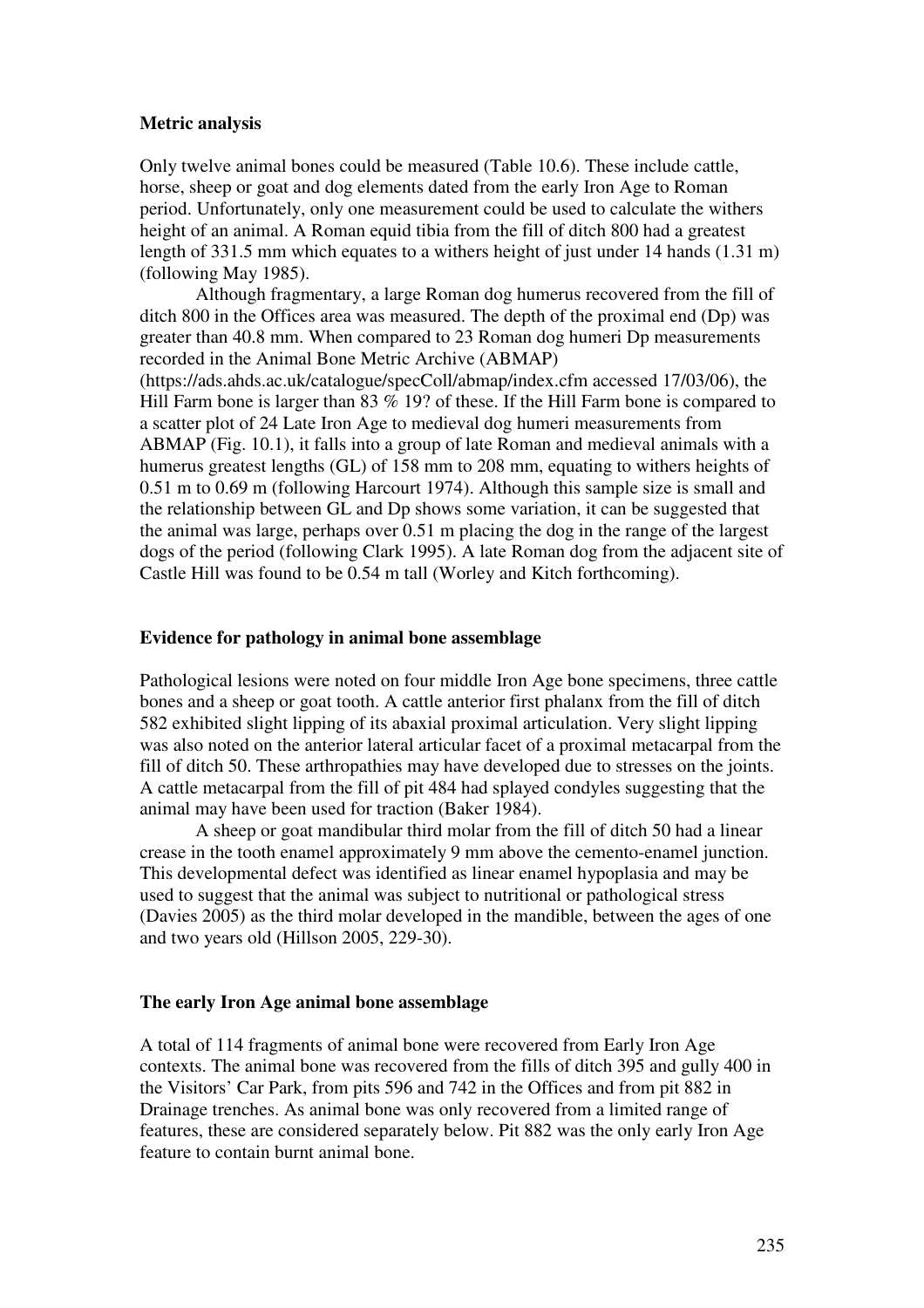The early Iron Age assemblage contained only domestic species (cattle, sheep or goat, pig and horse) with further fragments identified as large or medium mammal sized. Taken as a proportion of all domestic mammal fragments (n=22), cattle represented 50 %, sheep or goat represented 36 % and pig represented 14 %. Only one horse bone fragment was identified. Age at death data indicated that at least two cattle were present in the assemblage (one of them less than a month old). All other taxa were each represented by a minimum of one individuals.

## *Ring gully 400 (Visitors' Car Park)*

Cattle was represented by a humerus fragment and a piece of tooth enamel. Horse was represented by a mandibular tooth. A further eleven fragments of large mammal sized bone including long bone, scapula and tooth enamel fragments, may be cattle or horse. Sheep or goat were represented by three fragments of mandibular first or second molar. Pig was represented by a mandible and a humerus fragment. A further eleven unidentified fragments of bone were large or medium mammal sized. The pig humerus was the only fragment to have been butchered; its diaphysis had been broken diagonally while the bone was still fresh. Age-at-death could be estimated for the pig mandible and a sheep or goat tooth. The pig was immature (following Halstead 1985) and the sheep or goat was between three and twenty months old at death (following Halstead 1985).

#### *Terminus of ditch 395 (Visitors' Car Park)*

A cattle mandibular deciduous fourth premolar and five fragments of medium mammal sized long bone were recovered from the terminus of ditch 395. Attrition on the cattle tooth indicates that the animal was less than a month old at death (following Halstead 1985). This animal bone is probably general refuse from the ditch fill rather than a placed terminus deposit.

#### *Pits 596, 742 and 882 (Offices and Drainage)*

Pit 596 contained a single, carnivore gnawed, medium mammal long bone fragment. Pit 742 contained cattle and pig limb elements and seven medium and large mammal sized long bone fragments. Cattle bones comprised fragments of left humerus, right radius and a second phalanx, and a left astragalus. The astragalus had fine cuts across its dorsal face which probably relate to the disarticulation of the foot. The second phalanx and humerus had unfused epiphyses indicating that the animals were less than 13-16 months old and less than 3.5 to 4 years old respectively (following Silver 1969). All cattle bones from this pit may be from the same individual. The pig bone was a fragment of right ulna which had been butchered with its olecranon process chopped off, probably as the forelimb was divided at the elbow. The animal bone from the pit appears to be general domestic refuse and suggests that beef and pork was eaten in the early Iron Age at Hill Farm.

Pit 882 contained cattle, sheep or goat, large and medium mammal sized bone fragments. Cattle was represented by a left mandible fragment, a right scapula fragment, a left femur fragment and a right tibia fragment. Epiphyseal fusion of the long bones (following Silver 1969) indicates that one animal was less than 3.5 to 4 years old at death (unfused distal femur) and other animals were older than 7 to 10 months and 2.5 to 3 years (fused distal scapula and tibia). The cattle bone fragments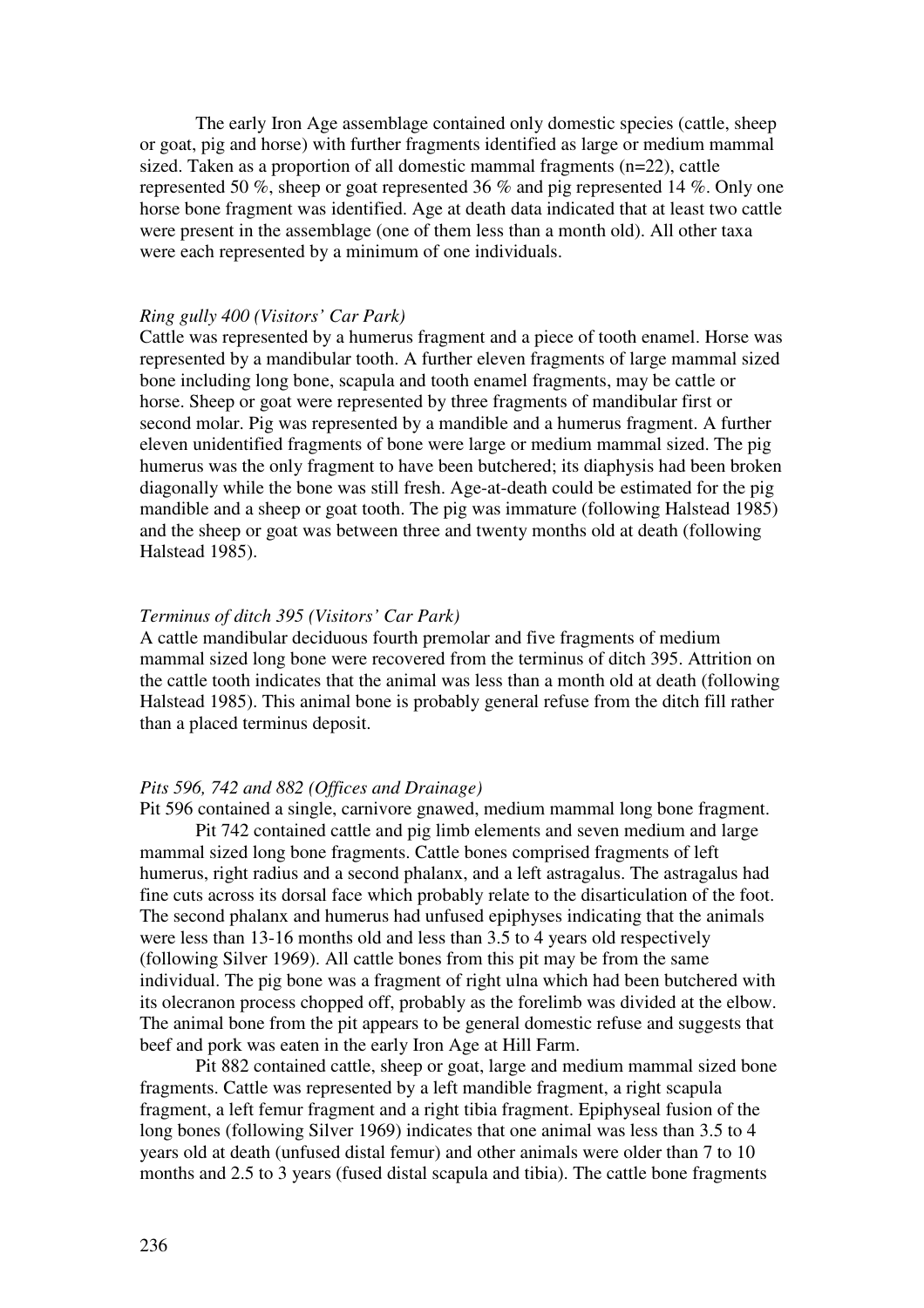represent a minimum of one individual. The femur had been butchered with its diaphysis chopped just at the distal diaphysis. This butchery mark indicates that the hind limb was divided at the knee. Large mammal sized bones comprised eleven scapula fragments, three unidentified fragments, a fragment of tibia and a fragment of long bone. The tibia and long bone had been broken when they were fresh. The sheep or goat bones were all burnt and consisted of a fragment of left pelvis, right tibia, radius, third phalanx and a distal fibula tarsal. No butchery marks or evidence for ageat-death was identified. The medium mammal sized fragments comprise 21 fragments of burnt and seven fragments of unburnt unidentified bone, a burnt long bone fragment and two fragments of unburnt rib. This pit appears to contain domestic refuse with evidence of the portioning of cattle carcasses and a dump of burnt sheep or goat bones. The sheep or goat bones may been discarded in a fire prior to deposition, they were not all fully calcined.

#### **The middle Iron Age animal bone assemblage**

A total of 1775 fragments of animal bone were recovered from middle Iron Age contexts comprising the fills of six ditches (60, 70, 535, 610, 871 and 80/100), five ring gullies (174, 175, 690, 700, 12066), eleven postholes (44, 61, 67, 405, 518, 691, 695, 722, 741, 766 and 819) and seventeen pits (53, 94, 97, 146 (recut of 149), 149, 292, 318, 484, 486, 559, 597, 621, 625, 759, 769, 808 and 872).

Hand collected middle Iron Age animal bone included elements identified as cattle, sheep, sheep or goat, pig, horse dog, vole and bird, with further fragments identified as large and small mammal sized. Taken as a proportion of all cattle, sheep, goat and pig bones (n=170) sheep or goat were the most frequent taxa (64 %), cattle represented 29 % and pigs made up the final 7 % of fragments. The middle Iron Age animal bone is considered by context type below.

Age-at-death from tooth attrition could be estimated for four cattle, six pig and eighteen sheep or goat elements (Tables 10.7 to 10.10). Age-at-death from bone fusion could be estimated for 15 cattle bones, 18 sheep or goat bones, three pig bones, 8horse bones and a dog ulna (Tables 10.11 to 10.15). Cattle were killed at a range of ages with evidence of animals dying from the ages of 18 to 30 months old and possibly older. Sheep or goats were also killed at all ages, tooth attrition indicates that animals died from 3-10 months old right through to surviving into their third to fifth years. This suggests that sheep and/or goats were not only utilised for meat, but may also have provided milk or wool. Pigs also were killed at a range of ages from 3-20 months through to adult. The evidence does not suggests that a high proportion of newborn pigs were eaten. Pigs may have provided meat and manure for the occupants of the middle Iron Age settlement.

## *Animal bone from the fills of middle Iron Age postholes (Visitor's Car Park and Offices trenches)*

Animal bone was recovered from five postholes in the Visitors' Car Park (44, 61, 67, 405 and 518), and six postholes in the Offices Trench (691, 695, 722, 741, 766 and 819). Posthole 695 formed the south western corner of four post structure 546 and postholes 691 and 766 formed the north eastern and south eastern corners of four post structure 549. Posthole 722 might have been be associated with four post structure 547. The majority of these postholes contained only one fragment of animal bone but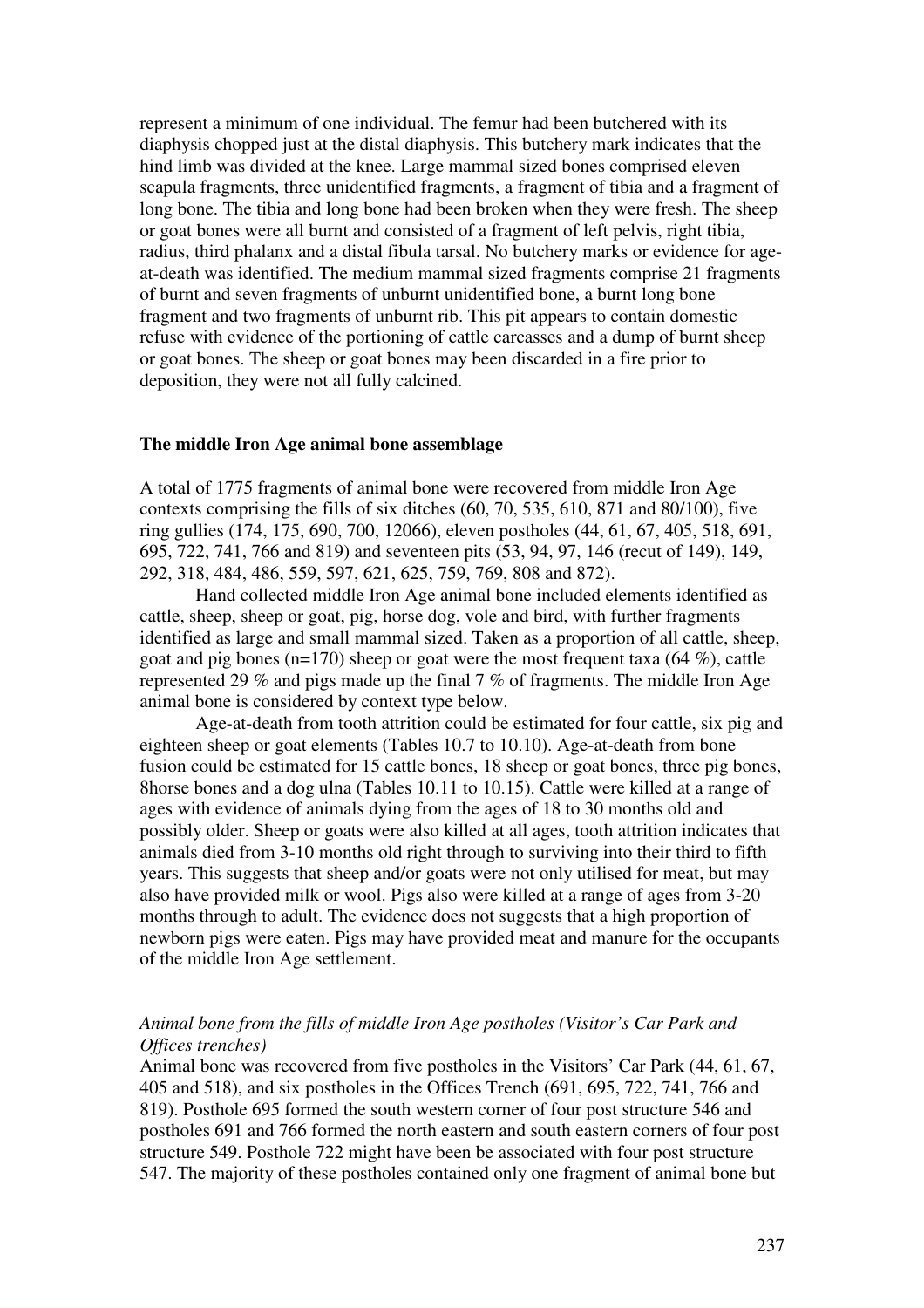two fragments were recovered from post holes 44 and 691, five fragments were recovered from post hole 766 and 32 fragments were recovered from post hole 819. The bones recovered from the post holes are presented in Table 10.16. The majority of the animal bones from postholes probably represent accidental inclusions with the back fill however the fills of 695 and 741 each contained a butchered distal cattle humerus weighing 121 g and 132 g respectively. These elements seem a little large to have been unwittingly included in post hole backfill. The humerus from 695 had had its diaphysis broken off when fresh, probably to access the bone marrow. The humerus in 741 had in excess of ten small and fine knife cuts on its anterior and lateral diaphysis just above the distal articulation which were probably inflicted when the forelimb was disarticulated at the elbow.

## *Animal bones from the fills of middle Iron Age ring gullies (Visitor's Car Park and Offices trenches)*

Animal bone was recovered from the fills of two ring gullies in the Visitors' Car Park (174 and 175) and three ring gullies in the Offices trench (690, 800 and 12066). These gullies can be grouped into two pairs of an inner and outer gully (174/175 and 690/700) and one unpaired gully (12006). A total of 115 fragments of animal bone was recovered from the fills of the gullies with 41 fragments recovered from 174/175, 73 fragments from 690/700 and a single large mammal sized indeterminate fragment from 12006 (Table 10.17). The animal bone from the gully fills was highly fragmented with nearly half the fragments weighing less than 1 g. The only large bone recovered from gully fills was adjoining fragments of recently broken distal cattle humerus (133 g) from ring gully 174. Cattle bone in the gully fills was represented by one each of horn core, axis, humerus, pelvis, tibia and metapodial fragments, and by two loose teeth. Sheep or goat was represented by eight loose teeth and tooth enamel fragments, four mandible fragments, a pelvis fragment and two metatarsal fragments. Dog was represented by an ulna fragment. Given the nature of the contexts and the fragmented and poorly preserved condition of the bone fragments, the animal bone from the gully fills is very unlikely to be intentionally deposited.

## *Animal bones from the fills of middle Iron Age pits (Visitor's Car Park, Offices and Drainage trenches)*

Animal bone was recovered from the fills of eight pits in the Visitor's Car Park (94, 97, 149 (and its recut 146), 292, 318, 484 and 486), seven pits in the Offices trench (559, 597, 621, 625, 759, 769 and 808) and two pits in Drainage excavations (559 and 872) (Table 10.18). Approximately half the pits contained less that ten fragments of animal bone (pits 292, 484, 486, 559, 597, 759, 808 and 872), three pits contained eleven to twenty fragments (318, 621 and 625), four pits contained 32 to 69 fragments (53, 94, 97 and 146). Pit 149 contained 119 fragments of animal bone and pit 769 contained 689 fragments (1066 g) of animal bone.

Table 10.19 presents the contents of those pits containing less than 40 animal bone fragments. Animal bone from the remaining pits is considered by pit below. The majority of middle Iron Age pits containing animal bone were located outside the ring gullies in the Offices trench and within the annex formed by ditch (80/100) in the Visitor's Car Park. The two pits containing the most fragments of animal bone were located within the annex formed by ditch 80/100 (pit 149) and within ring gully 700 (pit 769).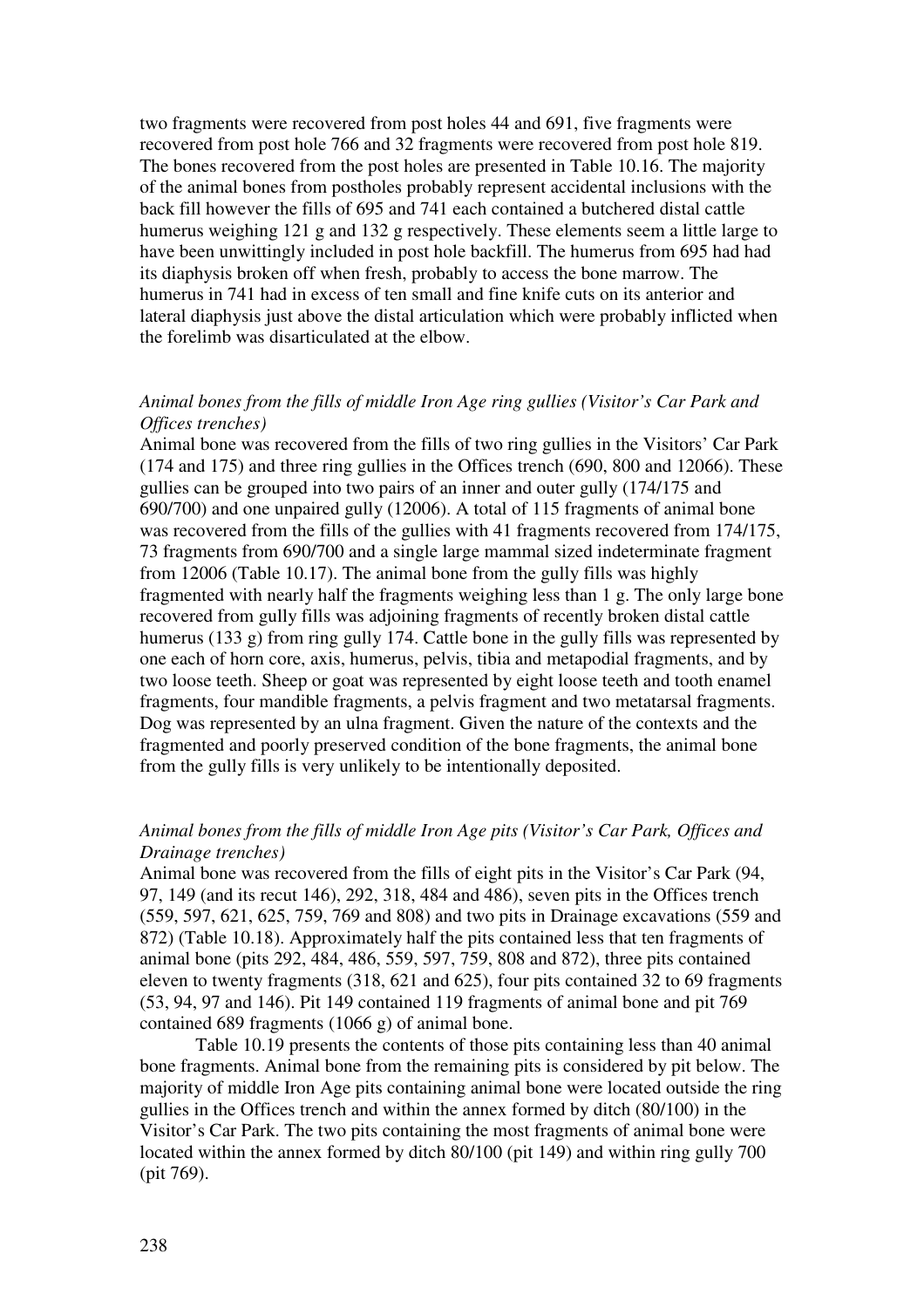#### *Pit 94 (Visitors' Car Park)*

Pit 94 contained 55 fragments of animal bone, predominantly in its upper fills (contexts 76 and 77). The pit cuts the annex enclosure ditch 80/100. Pit 94 contained horse, large mammal, sheep or goat, medium mammal and bird bone. Horse was represented by a single small tibia fragment. Twelve large mammal fragments comprised mandible, scapula, flat bone, long bone and indeterminate bones, all of which could also be horse. The mandible and flat bone fragments had been butchered. The flat one fragment had two heavy transverse cuts which may indicate that the meat was filleted off the bone. The flat bone may have been part of a mandible, in which case, the cut marks could also have resulted from disarticulating the mandible from the skull. The mandible fragment was from the basal region of the tooth row and ad been chopped diagonally at one end, dividing the mandible. This may indicate portioning of the cheek meat, or utilisation of the marrow (See Landon 1996). Sheep or goat was represented by a fragment of first thoracic vertebra, two mandible fragments, an ulna fragment and a metatarsal fragment. Medium mammal sized fragments comprised humerus, long bone, lumbar and thoracic vertebrae, rib and indeterminate fragments. These may also be sheep or goat. the medium mammal humerus and a long bone fragment had been broken longitudinally and transversely, presumably to utilise the bone marrow. The single bird bone was a fragment of possible maxilla. A large and a large or medium mammal indeterminate fragments and a medium mammal long bone fragment had been charred.

#### *Pit 97 (Visitors' Car Park)*

Pit 97 contained 69 fragments of animal bone including cattle, large mammal and sheep or goat bone. the majority of fragments could not be identified. The cattle elements comprised a maxillary molar and three fragments of tooth enamel which were probably cattle. Large mammal bones included four fragments of long bone and one fragment of innominate. Sheep or goat bone comprised two loose mandibular molar teeth. A total of four large mammal and 54 large or medium mammal sized unidentified bone fragments were also recovered from the pit fill. No burnt or butchered fragments were recovered.

## *Pit 149 (Visitors' Car Park)*

Pit 149 contained 119 fragments (1149 g) animal bone including cattle, sheep or goat, large mammal, medium mammal, vole and an eel vertebra recovered from the sieved residue. The pit also contained a portion of human skull (skeleton 319). Cattle (795 g) was represented by a cranium which had been recently broken into 141 fragments (recorded as  $NISP = 1$ ), a fragment of pelvis and a fragment of distal humerus which had possibly been butchered. In addition to the cattle bone two fragments of mandible, a lumbar vertebra fragment and 25 indeterminate fragments recorded as large mammal may be cattle. Sheep or goat was represented by a worked, charred, metatarsal fragment. A long bone fragment recorded as medium mammal size may also be sheep or goat. The pit also included 85 fragments of indeterminate bone. Pit 149 was a recut of pit 146 which contained charred and unburnt medium mammal fragments (see Table 19). The human and animal bone from pit 149 suggests that the fills of this pit contain a more structured deposition rather than general refuse.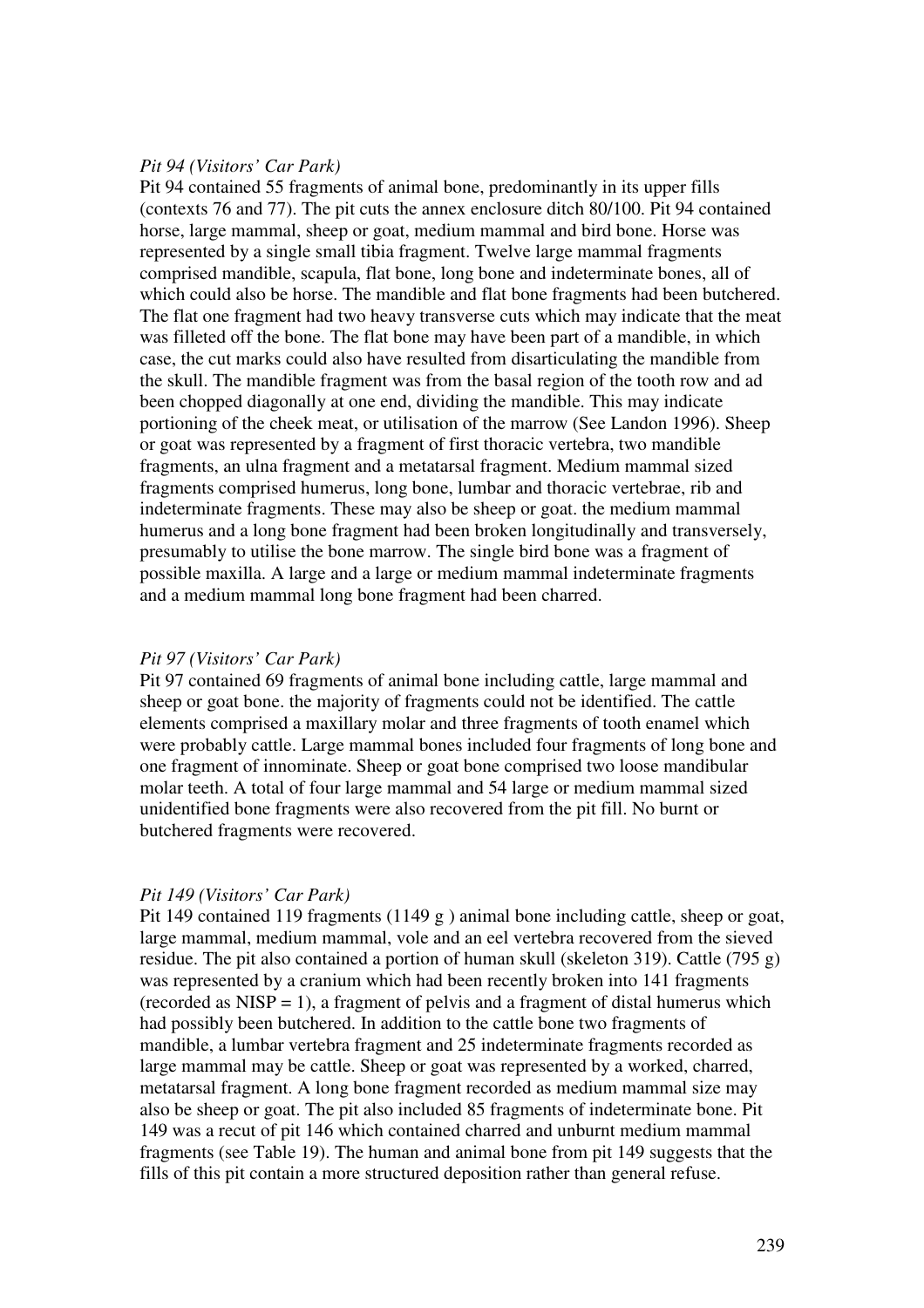#### *Pit 796 (Offices)*

Pit 769 contained 689 fragments (1066 g) animal bone, 64 % of all middle Iron Age animal bone fragments recovered from pit fills and 39 % of all middle Iron Age animal bone fragments recovered from Hill Farm. 99 % of the animal bone from this pit was in good condition. This pit assemblage included cattle, horse, sheep, sheep or goat, large mammal, medium mammal and small mammal bone (Table 10.20). Cattle bone comprised a fragment of skull, a loose tooth and a fragment of mandible. Horse bone comprised a fragment of burnt skull, four loose teeth, a fragment of burnt mandible, a fragment of pelvis, a fragment of second phalanx and a sesamoid bone. Large mammal fragments, which may be from the horse or cattle remains, included skull, tooth, mandible, vertebrae, ribs, pelvis and indeterminate fragments. A cervical vertebra fragment and a skull fragment had been burnt.

A total of 37 fragment of animal bone were identified as sheep or goat, including one tooth which was identified as sheep. Sheep or goat bones comprised a skull fragment, six mandibles (from a minimum of three individuals), nine loose teeth, two carpals, two tibia fragments, two first phalanx fragments, two further phalanx fragments, three innominate fragments and single fragments of cervical vertebra, scapula, humerus, radius, ulna, metacarpal, astragalus, navicular-cuboid and tarsal. The cervical vertebra fragment, two innominate fragments a tibia fragment, the tarsals and most phalanx fragments had been burnt. In addition to the sheep or goat bone, pit 796 contained 556 fragments of medium mammal bone which may be sheep or goat. These fragments included skull, tooth, vertebra, rib, scapula, long bone and indeterminate fragments. 146 medium mammal fragments, including the vertebrae 13 of the 34 rib fragments, a long bone fragment and 128 of the 492 indeterminate fragments, had been burnt. A single small mammal sized rib fragment was also recovered form the pit fills.

Only two fragments of bone from pit 769 had been butchered. A large mammal mandible had been broken while fresh. Like the mandible fragment in middle Iron Age pit 94, this butchery may indicate portioning of the cheek meat or utilisation of the bone marrow. A large mammal long bone fragment had also been broken when fresh, presumable to utilise the bone marrow.

#### **The Iron Age assemblage**

A total of 137 fragments of animal bone were recovered from features of Iron Age date. These include the fills of large pits 315 and 41 in the Visitors' Car Park, pits 575, 605 and 698 in the Offices trench, and the fills of ditch 620 in the Offices Trench. The Iron Age assemblage included domestic mammals (cattle, sheep or goat and horse) and large mammal and medium mammal bone fragments. Cattle were represented by eight fragments, sheep or goat by three fragments and horse by two fragments of bone.

*Pit 41 (Visitors' Car Park)*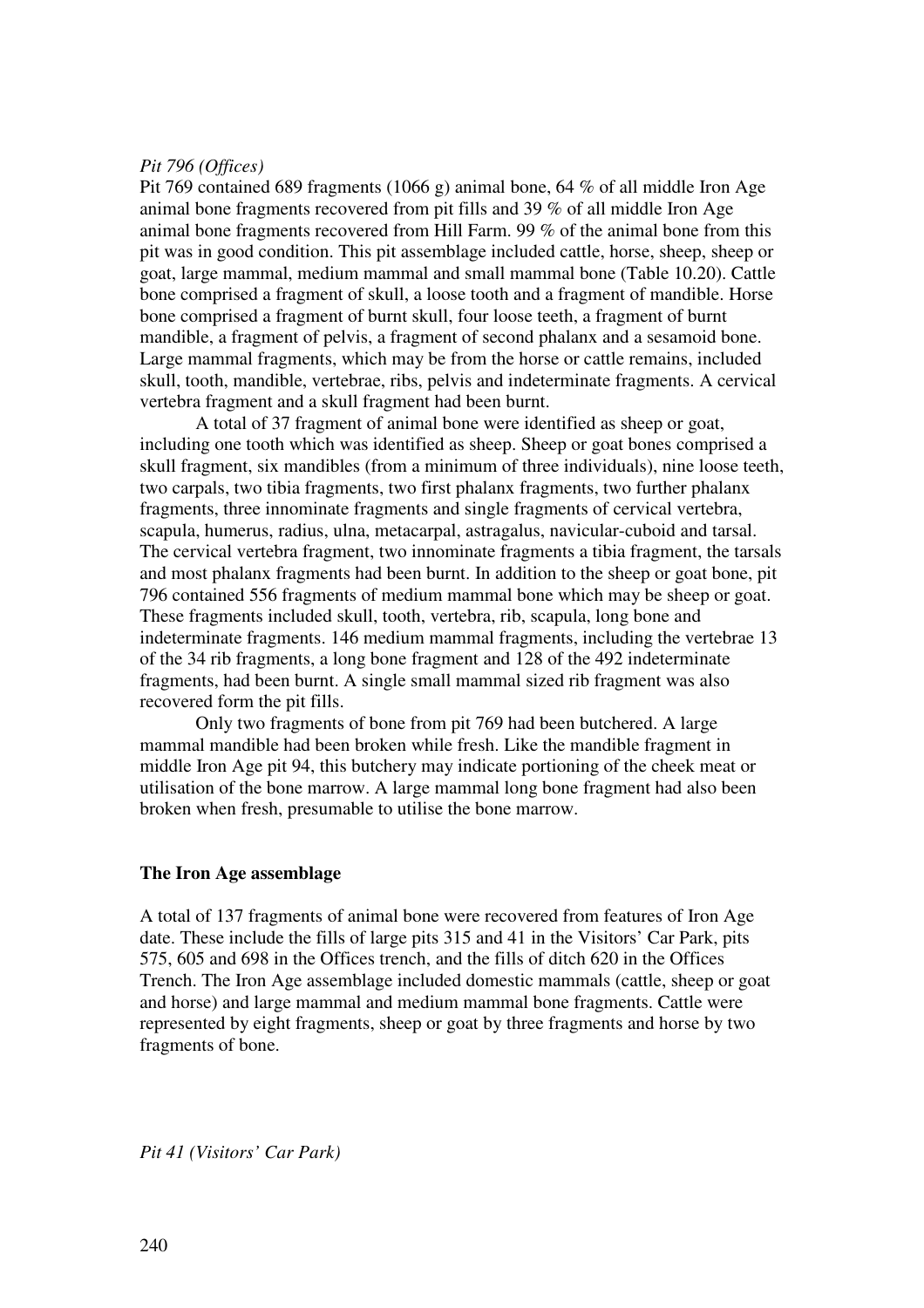A total of 117 fragments of animal bone were recovered from the fourth to sixth fills of this pit. This is 85 % of all animal bone from the phase. The animal bone comprised cattle, horse, sheep or goat, large and medium mammal fragments. Cattle bones comprised a fragmented tooth, left tibia, left scapula and left innominate and a mandibular third molar. These elements had fragmented into 72 pieces but are recorded in the animal bone database as six refitted fragments. Fusion of the tibia indicates that the animal was over 3.5-4 years old at death (following Silver 1969), wear on the molar indicates a senile age at death (following Halstead 1985). No butchery marks were identified on the cattle bones. A horse right innominate fragment was recovered from the pit. The horse had been butchered with a chop mark identified on the dorsal diaphysis of the pubis. This chop may relate to dividing the animal into halves, although it is unlikely that the carcass would have been hung to achieve this. 39 further large mammal long bone, rib and flat bone fragments were identified. Five of the long bone fragments had been butchered; four had been broken when fresh (marrow fractured) and the fifth had been sawn transversely one, possibly both, ends and then split longitudinally. This element was probably a horse metapodial which had been worked to as a raw material for artefacts such as bone pins, spoons and handles. A similarly sawn horse metapodial was recovered from an Iron Age pit in the near by site of Ashville Trading Estate, Abingdon (Wilson 1978, 123). Sheep or goat was represented by a charred fragment of metatarsal and a calcined first phalanx. The phalanx was from an animal of over 13-16 months old at death (following Silver 1969). A calcined medium mammal sized long bone was also recovered.

## *Pits 315 (Visitors' Car Park), 575, 605 and 698 (Offices)*

Each of these pits contained one to seven fragments of animal bone. Pit 315 contained three medium mammal and indeterminate fragments, one of which was charred. Pit 575 contained a sheep or goat metatarsal fragment (less than 20-28 months old at death following Silver 1969), a medium mammal tibia, rib and indeterminate fragment, a large mammal tibia fragment and two long bone fragments. The large mammal fragments had been broken while fresh (marrow fractured). Pit 605 contained a large mammal long bone fragment, four medium mammal rib fragments, a medium mammal cervical vertebra and a medium mammal long bone fragment which had been charred. Pit 698 contained a cattle maxillary deciduous premolar from an individual aged less than 30 months old at death (following Silver 1969). The animal bone from these pit fills appears to be general refuse.

## *Ditch 620 (Offices)*

Ditch 620 contained a cattle right tibia fragment which had been broken while fresh (marrow fractured) and a fragment of horse scapula from an animal aged over one year old at death (following Silver 1969).

## **The Roman animal bone assemblage**

A total of 148 fragments of animal bone were recovered from two Roman ditches (177 in Visitors' Car Park and 800 in the Offices trench) and the fills of an inhumation grave in the Visitors' Car Park which may be of Roman date. No animal bone was recovered from Roman ditch 20 in the Staff Car Park. The Roman animal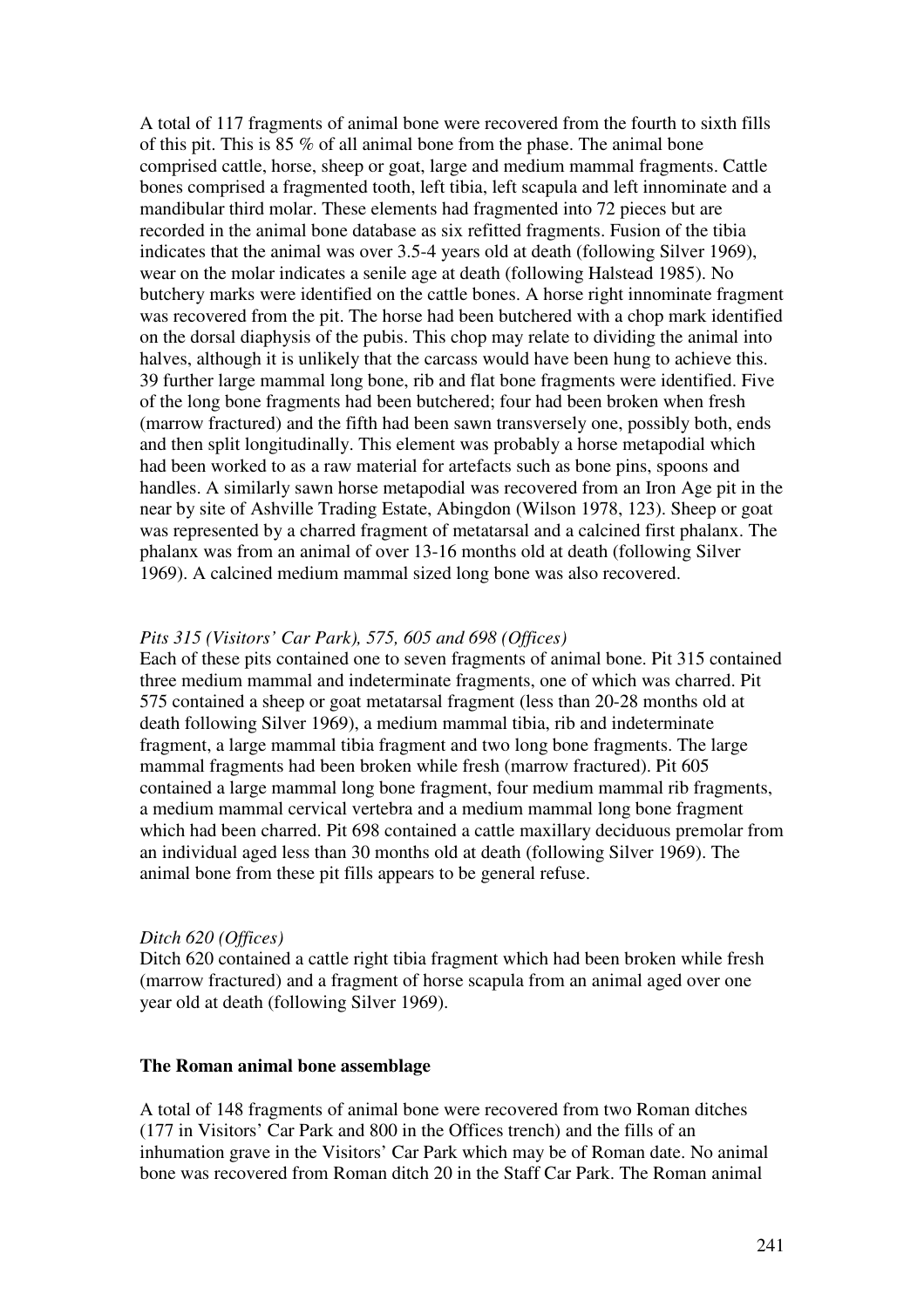bone assemblage included domestic mammals (cattle, sheep or goat, pig, horse and dog) a fragment of crow bone and further fragments identified as large or medium mammal sized. In ranked order of frequency, the assemblage include four cattle elements, three horse elements, two sheep or goat elements, one pig, one dog and one crow element. The remainder of the assemblage comprised large and medium mammal size fragments.

#### *Ditch 177 (Visitor's Car Park)*

This short remnant stretch of a ditch contained a crow radius and 54 fragments of large mammal bone including a fragment of lumbar vertebra, fragments from a scapula and 52 fragments of unidentified bone, many of which were probably from the scapula. No butchery marks or evidence of age at death were identified.

#### *Ditch 800 (Offices)*

This short section of ditch, crossing the corner of the excavated area contained 93 fragments of animal bone including cattle, horse, sheep or goat, dog, large mammal and medium mammal fragments. Cattle bones comprised a left scapula and right femur, both of which had been butchered. The scapula had a heavy chop into the glenoid cavity approximately in line with the scapula spine, and the femur diaphysis had been broken while the bone was fresh. Fusion of the scapula indicated that the animal was over 7-10 months old at death (following Silver 1969). Horse bones comprised a complete left innominate and right tibia. bone fusion indicated that the bones were from animals older than 1.5-2 years and 3-3.5 years respectively. Both bones come from a minimum of one individual. The length of the tibia indicated that the horse stood at just under 14 hands (following May 1985). A further 41 fragments of bone were identified as large mammal sized and may be from horse or cattle bones. Sheep or goat bones comprised a maxillary tooth and a fragment of tibia which had been broken when the bone was fresh and then gnawed by a canid. The only fragment of dog bone was a large distal humerus. Fragmentation meant that the bone could not be accurately measured but comparison of the minimum dimensions of the bone compared to other Romano-British dog humeri (see above) indicated that it was a large animal for the time. Two medium mammal sized long bone fragments and twelve further large or medium mammal sized fragments were also identified.

#### *Inhumation burial 333 (Visitors' Car Park)*

A total of 44 fragments of animal bone were recovered from fill 332 of this inhumation burial (probably Roman). The animal bone comprised a cattle metapodial and mandibular first or second molar, a horse astragalus, a pig molar and 38 large mammal sized long bone and indeterminate fragments and three calcined medium or large mammal unidentified fragments. The animal bone was all in moderate to poor condition and may have been redeposited in the grave fill from disturbed middle Iron Age features. On large mammal long bone fragment had been butchered. An Age-atdeath could be estimated for the cattle and pig teeth. The cattle tooth indicated an age at death of over thirty months and the pig tooth indicated an age-at-death of less than 17-22 months or subadult (following Halstead 1985 and Silver 1969).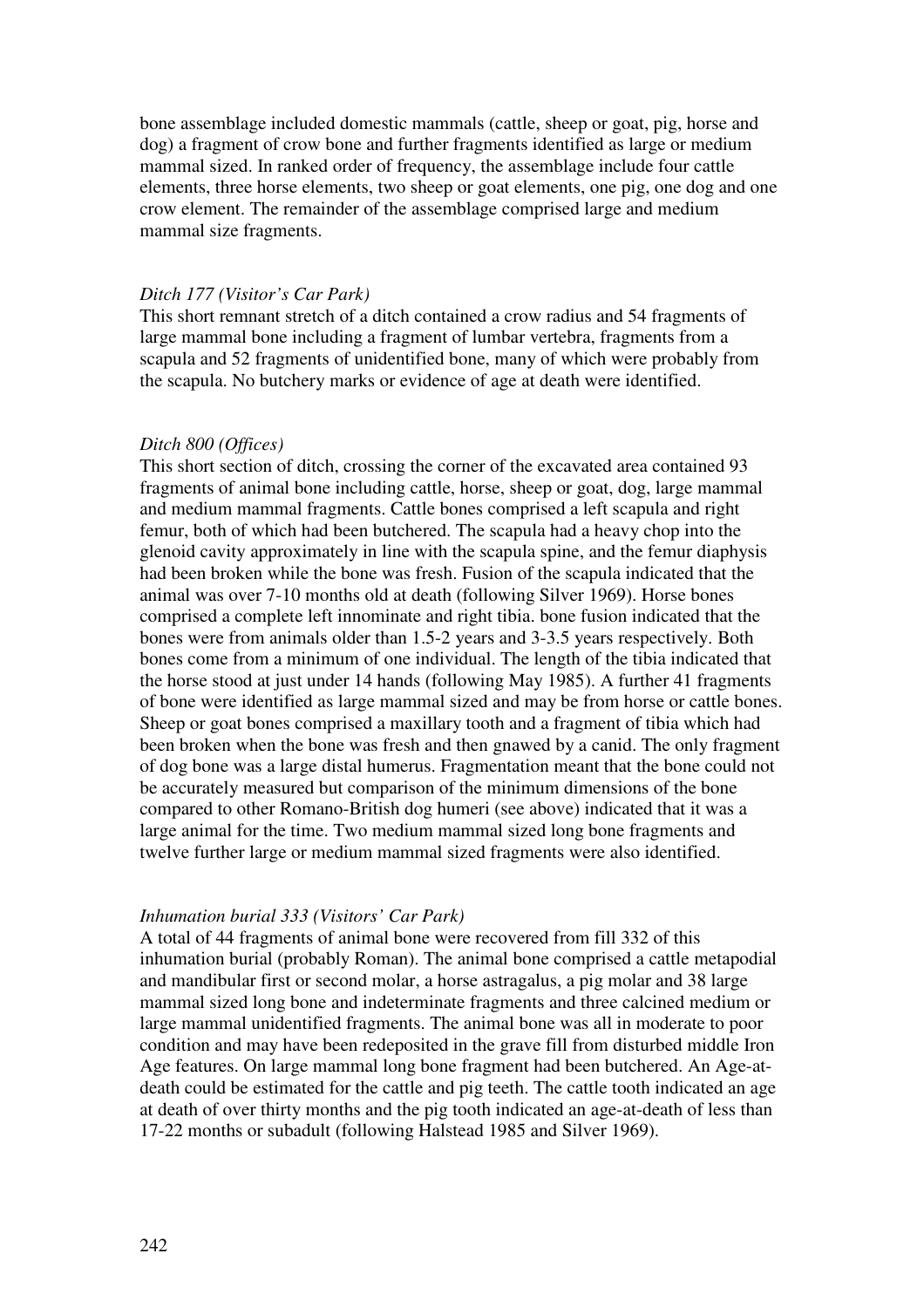#### **The economy at Hill Farm**

The Iron Age and Roman economy at Hill Farm is dominated by domestic taxa, predominately sheep or goats (including sheep), cattle and pigs with domestic dogs and horses also present. Butchery evidence suggests that horse meat was sometimes consumed by either people or their animals during the Iron Age with a butchered horse pelvis fragment recovered from pit 41. There is no evidence for hunting mammals or birds and only slight evidence for the consumption of fish. This pattern conforms with previous studies from the southern British Iron Age.

Evidence from pathology suggests that during the middle Iron Age cattle may have been used as traction animals. Sheep were probably also kept as multi-functional animals as age-at-death estimates suggest that they were not primarily killed for meat.

#### **CHARRED PLANT REMAINS**  *by Wendy Smith*

A total of 37 samples were collected for charred plant remains during Oxford Archaeology excavations at Hill Farm, Little Wittenham, Oxfordshire (SU 563 926). Six samples from three early Iron Age – middle Iron Age pits and one Romano-British sample from a cremation were deemed suitably rich to merit further analysis (Robinson 2005). Unfortunately, the Romano-British cremation deposit (sample 127, context 332, feature 333) contained residual Iron Age pottery and, therefore, was not considered secure enough archaeologically for analysis.

Full analysis of the middle Iron Age pit samples, however, allows us to examine to following issues:

- what cereal crops were in use?
- does this assemblage provide information on crop processing activities?
- does this assemblage provide information on cultivation conditions?
- does this assemblage provide information on patterns of rubbish disposal on site?

## **Method**

Samples were collected from sealed deposits and were processed by the Oxford Archaeology environmental officers, using water flotation. The flots (the material that floats on the water's surface) were sieved to 250µm and the heavy residues (the material which does not float) were wet sieved to 500µm. Both the flots and heavy residues were air dried at room temperature. The Oxford Archaeology environmental officers examined the heavy residues for charred plant remains, but only charcoal was observed.

Katarzyna Pinska and the author sorted the flots for charred plant remains using a low-power binocular microscope at x15 magnification. In all cases, 100 % of the flot was sorted for charred plant remains. Identifications were made at magnifications between x15 and x45 and in comparison with the Oxford Archaeology's reference collection and illustrations or photographs in floras or standard keys (e.g. Cappers, Bekker and Jans 2006 and Stace 1997). Nomenclature for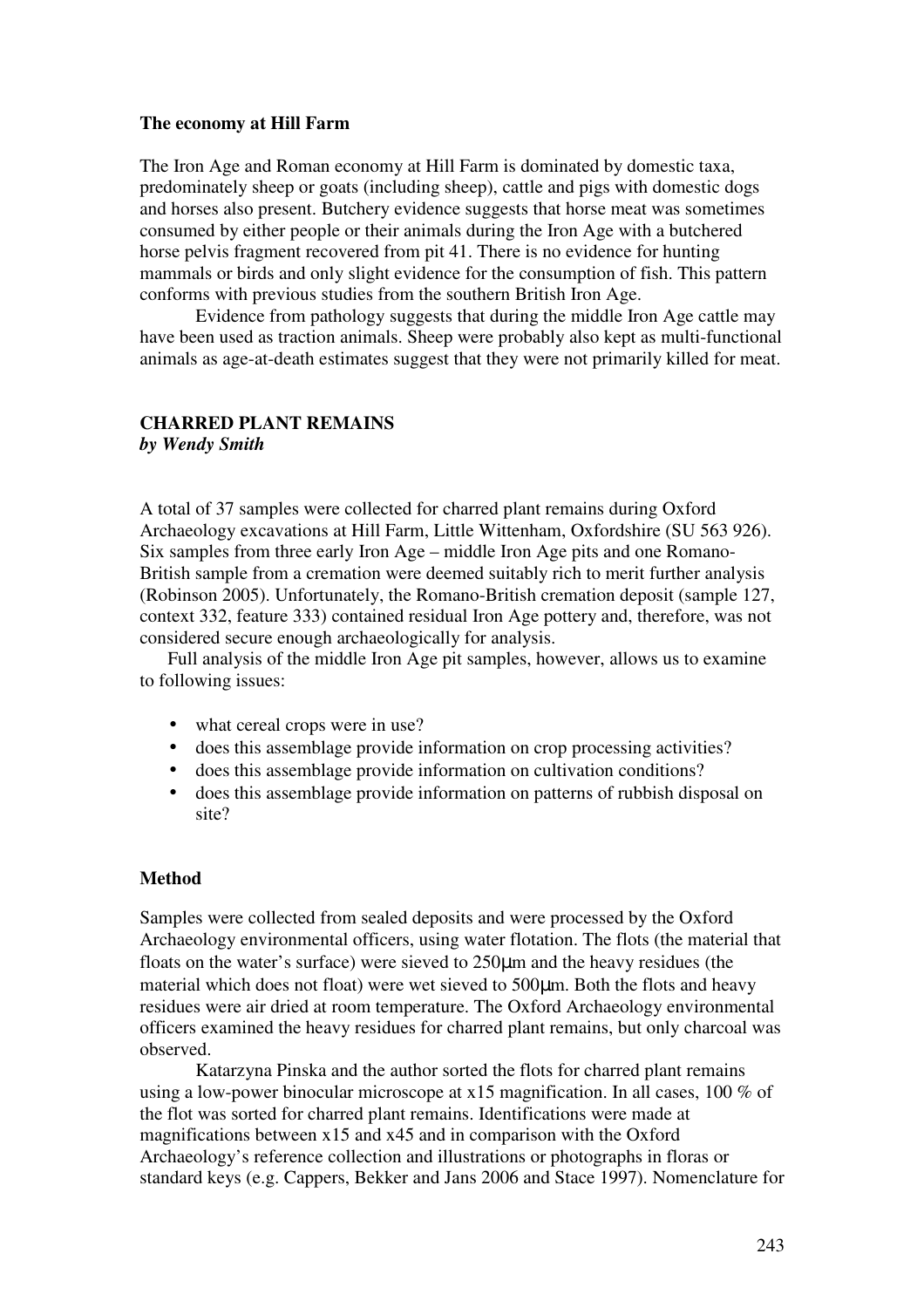the plant remains follows Stace (1997) for indigenous species and Zohary and Hopf (2000) for cultivated species. The traditional binomial system for the cereals has been used here, following Zohary and Hopf (2000, 28, Table 3 and 65, Table 5).

#### **Results**

The charred plant remains recovered from the six pit samples are listed by period, in order of sample number in Table 10. . The summary of the main categories of plant remains is presented in Figure 10.2. The deposits were comprised a mixture of cereal grain, cereal chaff and weed/ wild plants, with the exception of sample 125 (F41, 171) which only contained a mixture of cereal chaff and weed/ wild plants. These types of remain are typical of most charred archaeobotanical assemblages and most likely represent crop processing activities (e.g. Jones 1988, 44).

### **Discussion**

Two pits (F41, sample 122 (69.5 %), sample 123 (80.6 %), sample 124 (82.2 %), sample 125 (88.2 %) and F137, sample 137 (55.1 %) respectively) are dominated by weed/wild plant remains and include many taxa that typically occur as weeds of cultivation (see habitat coding, column 2, Table 10.). The third pit (F94, sample 116) contained a fairly even mixture of cereal grain (30.7 %), cereal chaff (25.5 %) and weed/ wild plants (30.7 %).

Although sample 116 contained substantially more cereal grain (primarily identified as hulled barley) than other samples, the range of chaff and weed/ wild plants recovered is quite similar to the other pit samples. There is no apparent difference in the composition of samples between pits dating to the early Iron Age/ middle Iron Age and those dating securely to the middle Iron Age. This suggests that throughout the period of site occupation hulled barley and spelt were the main cereal crops cultivated.

In terms of taphonomy, it is likely that all three samples represent secondary deposition of charred plant remains. Use of cereal processing waste as fuel is well attested (Hillman 1981, 1984) and disposal of spent fuel into pits seems the most likely explanation for the arrival of this material on site.

The charred plant remains from Hill Farm, Little Wittenham provide evidence for the type of cereal cultivation, cereal crop processing activities and cultivation conditions. Finally, they are remarkably similar to previous archaeobotanical results from Iron Age pit deposits in the region.

#### *Cereals cultivated*

In terms of cultivation of cereal, spelt (*Triticum spelta* L.) was most frequently recovered. In those cases where preservation was good, most glume bases were securely identified as spelt. As a result, it seems likely that spelt was the main wheat crop cultivated. In addition, hulled barley (*Hordeum* sp.) grains were found in small quantities in several samples and were abundant in sample 116 (F94, 76). Preservation of barley chaff and grain was not sufficient to allow identification of two-rowed or six-rowed barley.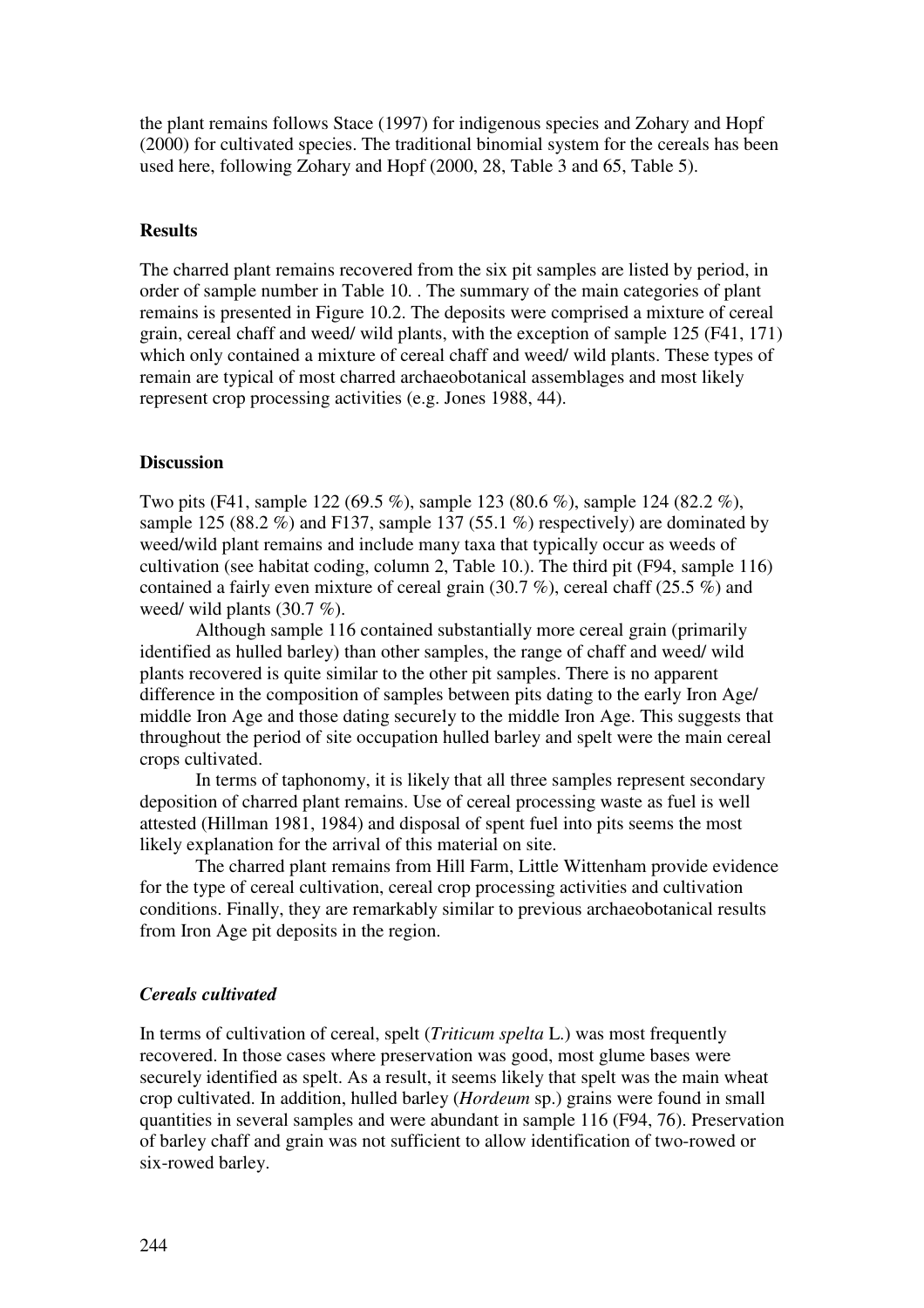Spelt is a hulled wheat (sometimes termed glume wheat), which generally has two grains in each spikelet of the cereal ear. Although rarely grown today, hulled wheats do have a number of properties that would have been advantageous to past farmers. In particular spelt can tolerate poor soil conditions and can resist a range of fungal diseases (Nesbitt and Samuel 1996, 42). During threshing, cereal ears of spelt will break up into individual spikelets, which contain grains surrounded by tough chaff.. At this point the ancient farmer could either store or further process the spikelets of hulled wheat. Storage of hulled wheat in spikelet form is well known archaeobotanically and may serve to protect the grain from insect predation (Nesbitt and Samuel 1996, 52).

#### *Cereal crop processing activities*

In order to dehusk spelt wheat, the spikelets must be pounded and the resulting mixture of freed grain and chaff is then winnowed, which separates light weed seeds and larger fragments of chaff from the grain. The product of winnowing (i.e. the heavier grains and similarly heavy weed seeds and cereal chaff) is then sieved to remove remaining weed seeds and smaller fragments of chaff from the grain. All six samples contained substantial qualities of spelt wheat and indeterminate hulled wheat chaff and small-sized weed seeds (i.e. < 1 mm diameter). The chaff remains were made up of smaller fragments of glume bases and rachis internodes which strongly suggests that this material is a sieving by-product from the later medium and/or fine sieving stages of cereal processing (Hillman 1981, 1984, 1985). It is not possible to claim that the three pits sampled are fully representative of cereal processing activities taking place on site during the early and middle Iron Age; nevertheless, the consistent recovery of charred cereal remains dominated by small-sized weed seeds does suggest that there may be some continuity of cereal processing activity and the disposal of charred crop processing by-products.

With only one pit representing the early/ middle Iron Age phase of the site (pit Feature 41, samples 122–125), it is not possible to determine if the dominance of barley in sample 116 (pit Feature 94, context 76) represents a shift to increased barley cultivation, in addition to continued spelt cultivation, in the middle Iron Age. The ubiquity of small quantities of barley grain and chaff in the pit Feature 41 samples; however, does suggest that barley was also likely to have been cultivated in the early/ middle Bronze Age phase of the site. Because crop processing of hulled barley grain requires the removal of the awn, a process known as hummelling (e.g. Hillman 1985, 20; Langer and Hill 1991, 67), before consumption by animals or humans, it is, perhaps, not unsurprising that barley was not found in large quantities in deposits clearly dominated by spelt wheat.

The results from Feature 41 are particularly striking, as they represent vertical sampling of different lenses down a section through this pit, from the upper to lower fills. The uniformity of these results suggests repeated activity, both in terms of generating crop processing by-products, but also in terms of their charring and subsequent deposition into the pit. A few vetch/ vetchling (*Vicia* spp./ *Lathyrus* spp.) seeds from sample 123 (context 69), toward the middle of this sequence, were dated to 200 BC and 1 AD (Poz-14320: 2080±35BP).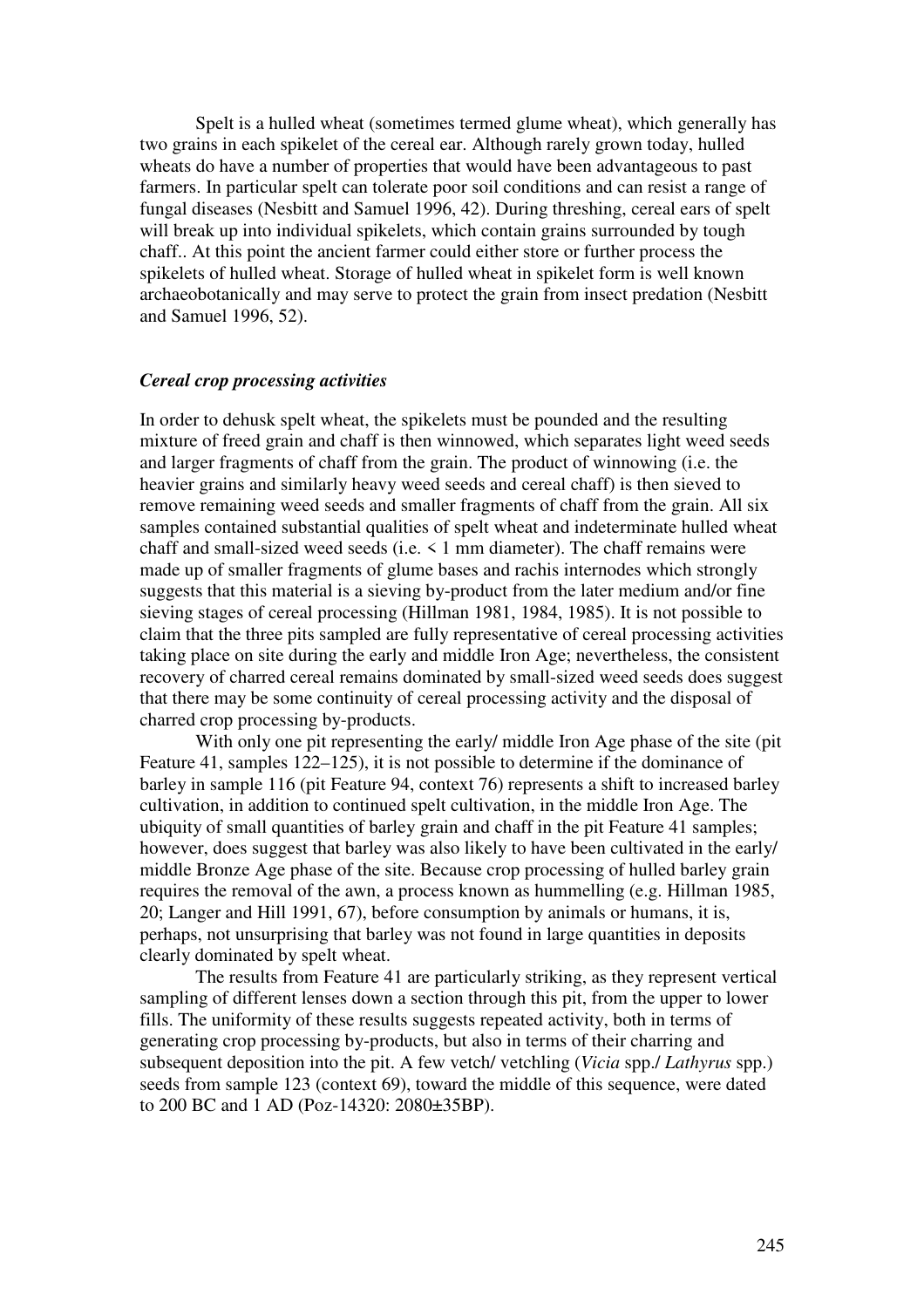## *Cultivation conditions*

The weed/ wild plants recovered from Hill Farm, Little Wittenham frequently occur as weeds of arable crops (see Table 10, column 2). This includes such taxa as possible annual meadow-grass (*Poa* cf. *annua*), black bind-weed (*Fallopia convolvulus*), brome (*Bromus* spp.), chickweed (*Stellaria media*), cleaver (*Galium aparine*), corn spurrey (*Spergula arvensis*), eyebright/ bartsia (*Euphrasia*/ *Odontites*), possible field poppy (*Papaver* cf. *rhoeas*), goosefoot (*Chenopodium* spp.), greater plantain (*Plantago major*), possible hedge bedstraw (*Galium mollugo*), hoary/ ribwort plantain (*Plantago media*/ *lanceolota*), knotgrass (*Polygonum aviculare*), narrow-fruited cornsalad (*Valerianella dentata*), oat (*Avena* spp.), orache (*Atriplex* spp.) and scentless mayweed (*Tripleurospermum inodorum*). Several taxa typical of grassland have also been identified such as eyebright/ bartsia (*Euphrasia* spp./ *Odontites* spp.), hairy tare (*Vicia hirsuta*), possible hedge bedstraw (*Galium* cf. *mollugo*) and hoary/ ribwort plantain (*Plantago media*/ *lanceolota*). In addition, vetch/ vetchling (*Vicia* spp./ *Lathyrus* spp.) typically occur in either arable fields or in grassland (e.g. Stace 1997); however, it is rarely possible to identify these to species level (e.g. Butler 1996).

A few of the taxa recovered in these deposits do provide some indication for the types of soil conditions cultivated; however, it should be born in mind that soil conditions within a reasonably large field system can be highly variable. The recovery of corn spurrey (*Spergular arvensis*) may suggest that lighter soils (i.e. free-draining) were cultivated. The presence of both corn spurrey (*Spergula arvensis*) and hoary/ ribwort plantain (*Plantago media*/ *lanceolota*) may suggest that basic soils were cultivated. Finally the recovery of a few sedge (*Carex* spp.) seeds may suggest that heavier soils and/ or possibly damp to wet soils were cultivated.

## *Comparison with other Iron Age results in Oxfordshire*

Iron Age samples from Oxfordshire sites at Ashville Trading Estate, Barton Court Farm and Farmoor studied by Martin Jones (1978, 1984; Robinson *et al*. 1979) had assemblages frequently dominated by spelt wheat grain and chaff or including mixtures of spelt and hulled barley grain and chaff; all with remarkably similar weed floras. Taxa such as brome (*Bromus* spp.), chickweed (*Stellaria media*), cleaver (*Galium* spp.), eyebright/ bartsia (*Euphrasia*/ *Odontites*), oat (*Avena* sp.), narrowfruited cornsalad (*Valerianella dentata*), scentless mayweed (*Tripleurospermum inodorum*) and vetch/ vetchling (*Vicia* spp./ *Lathyrus* spp.) are frequently present in deposits from these sites. Results from slightly further afield are less similar; however, the prevalence of spelt glume bases in pit deposits was common at the Cleeve–Didcot Pipeline (Carruthers 1990); Oxford Road, Bicester, Oxfordshire (Pearson 1997); Slade Farm, Bicester, Oxfordshire (Monckton 2000).

## **Conclusions**

The early through middle Iron Age pit samples analysed from Hill Farm, Little Wittenham appear to be part of a remarkably consistent pattern of disposal of crop processing by-products related to the cultivation of spelt in Oxfordshire. Moreover, the results are particular similar to some of the early work carried out by Martin Jones in the region. In most cases, it was possible to determine the repeated deposition of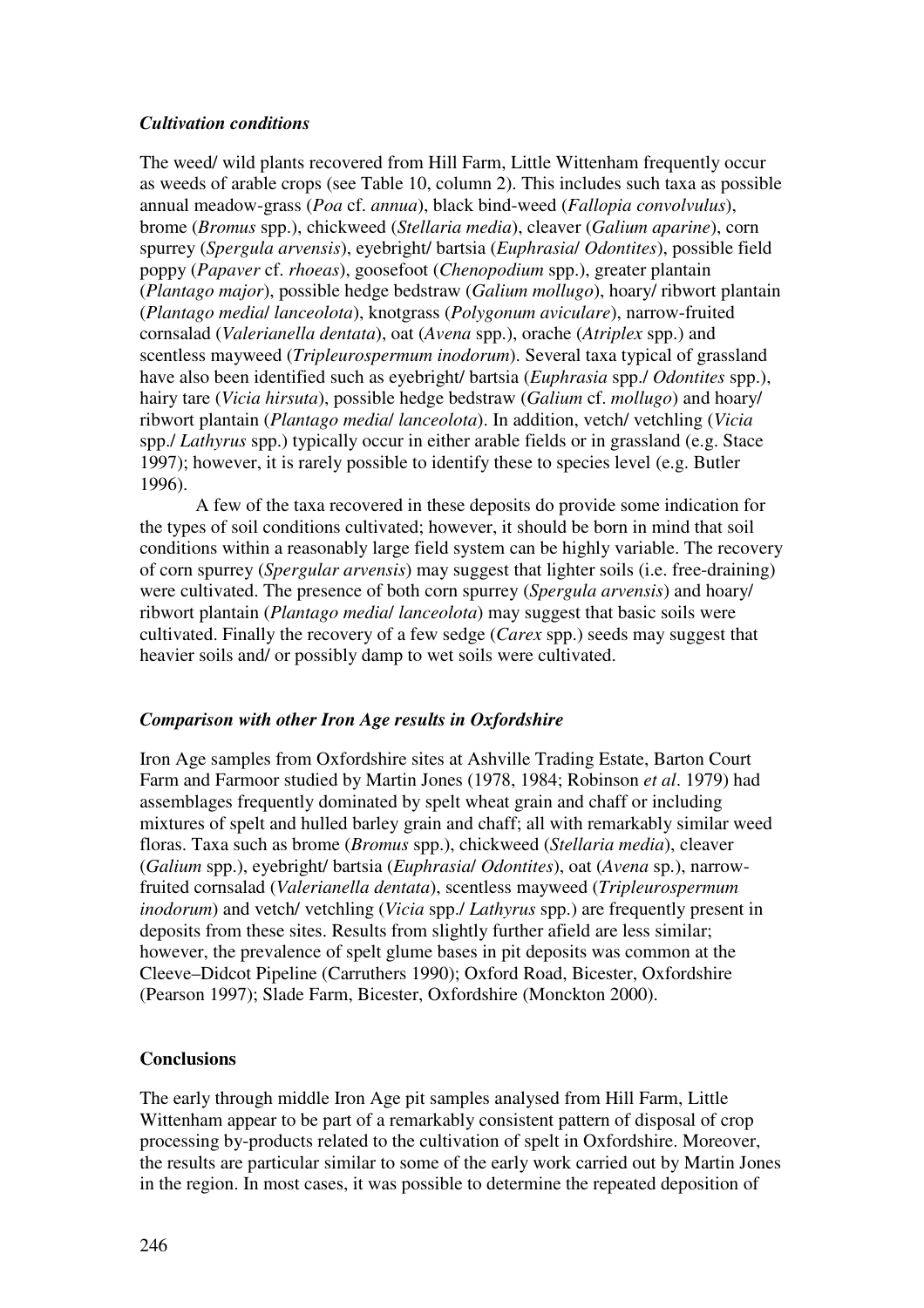crop processing by-products from the medium or fine-sieving stages of cereal crop processing. The weed flora from Hill Farm contained a range of taxa typical of arable cultivation with only a few indicators for basic and light (i.e. free-draining) soil conditions. Limited evidence for somewhat heavier soil conditions and/or damp to wet conditions was only due to the recovery of a few sedge (*Carex* spp.) seeds.

#### **Comparison of the three Little Wittenham sites**

Late Bronze Age through Middle Iron Age charred plant remains from pit samples at Little Wittenham have generated assemblages containing a mixture of cereal grain, cereal chaff and weed/ wild plants. Notably, there is a marked difference in the general proportion of these remains between sites. Prehistoric Hill Farm pit samples (Smith this volume) were usually dominated by weed/ wild seeds, Castle Hill Trenches 3, 4 and 6 pit samples were dominated by cereal grain and Castle Hill Trench 15 pit samples generally contained a fairly even mixture of cereal grain, cereal chaff and weed/ wild seeds. There is a consistent pattern of deposition of certain mixtures of cereal processing products/ by-products at these three sites.

Whether it is possible to extrapolate this data pattern to location of specific cereal related activities; however, is problematic since Hill Farm deposits are generally later than Castle Hill deposits. We also cannot assume that the Castle Hill Early Iron Age pits were used contemporaneously. Nevertheless, the Castle Hill, Trenches 3, 4 and 6 Early Iron Age deposits are clearly dominated by charred cereal grain, a crop-processing product; whereas, Trench 15 Early Iron Age deposits contain fairly even mixtures of cereal grain, cereal chaff and weed/ wild seeds and are more likely to reflect crop processing by-products, although not excluding products. Whether this pattern in the Early Iron Age Castle Hill pit deposits reflects location of different activities or merely different patterns in rubbish disposal is not clear.

## **CHARCOAL**  *by Wendy Smith*

Ten samples dating either to the Early Neolithic or dating from the Late Bronze Age through Middle Iron Age were assessed for charcoal from the flots (the material which floats) of plant macrofossil samples (Robinson 2005, see also Table 10.23). The majority of samples contained only small quantities of charcoal, so two samples were selected for further analysis. Although these are not particularly rich samples, it was decided that they did merit analysis as charcoal results from either period in the region are limited.

## **Method**

Identification of charcoal >2mm was made under a high-power, incident light microscope at magnifications between x40 and x200. Charcoal identifications were made in comparison with modern wood comparative material housed at Oxford Archaeology and with reference to identification criteria outlined in Schweingruber (1978) and Gale and Cutler (2000). Nomenclature follows Stace (1997); however, Pomoideae group follows Gale and Cutler (2000).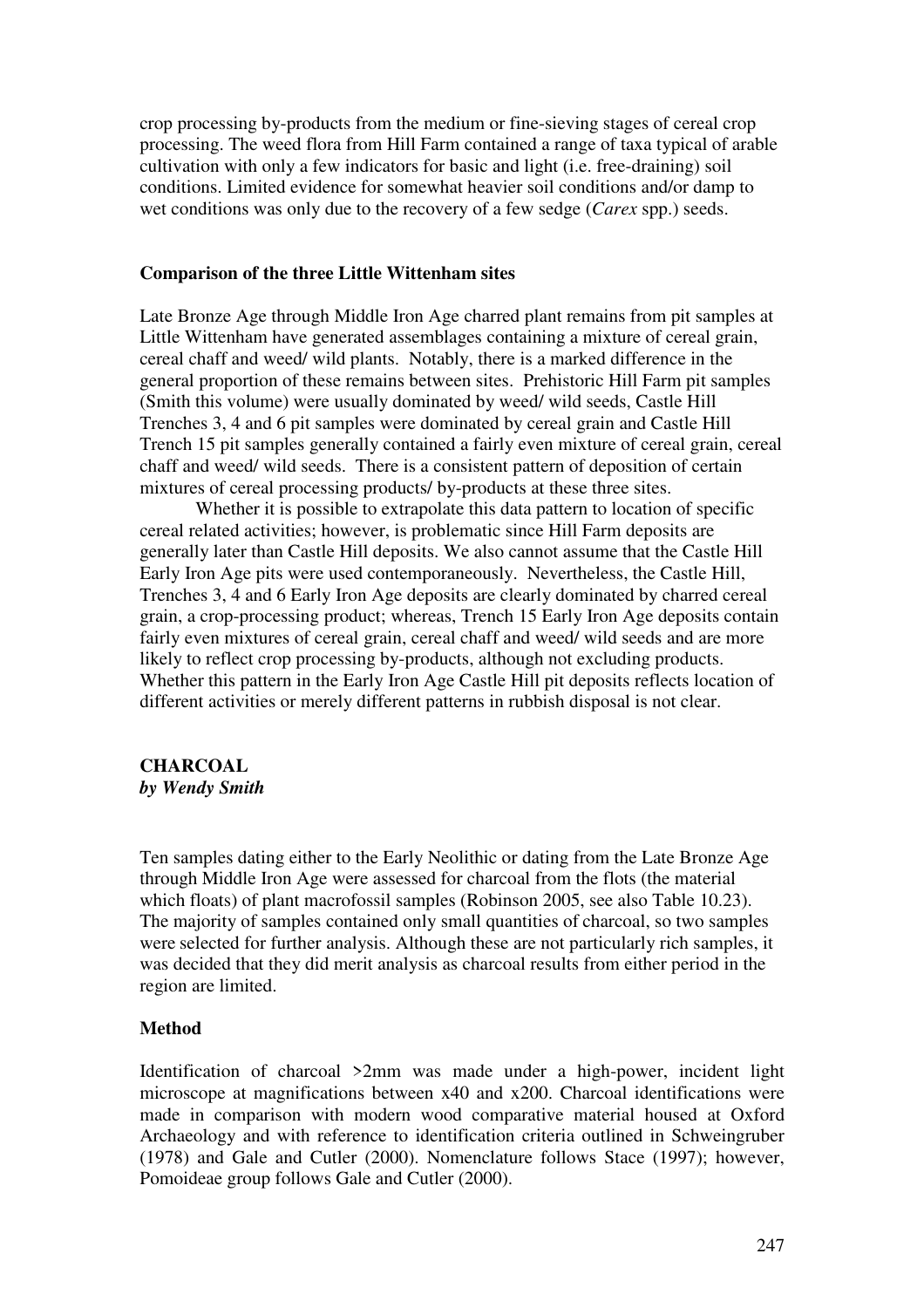## **Results**

Sample 107 (Feature 135, context 179) was from an Early Neolithic pit and contained very small-sized fragments (usually  $\leq 4$ mm<sup>2</sup>) of charcoal. Analysis confirmed that the charcoal assemblage was a mixture of alder (*Alnus* sp.) and hazel (*Corylus* sp.). These are results are consistent with other evidence from the period in Oxfordshire, which frequently have charcoal from either species such as at Abingdon (Western 1982), Barrow Hills, Radley (Thompson 1999); City Farm (Dimbleby 1966); Gravelly Guy (Gale 1988 and forthcoming) and the Rollright Stones (Straker 1988).

Sample 117 (Feature 258, context 259) was from a pit dating to the Early and/or Middle Iron Age. Hawthorn group (Pomoideae) taxa are dominant, but oak (*Quercus* sp.) is also present and one fragment of possible birch (cf. *Betula* sp.) charcoal was also identified. In addition, samples from pit deposits and one grave cut dating from the Late Bronze Age through Middle Iron Age also produced provisional identifications of elm (*Ulmus* sp.), alder/ hazel (*Alnus* sp./ *Corylus* sp.) and ash (*Fraxinus excelsior* L.) (Robinson 2005). These taxa are all known from this period in Oxfordshire, such as at Chinnor (Richardson and Young 1951), Gravelly Guy (Gale 1988 and forthcoming) and Stanton Harcourt (Pilcher 1966).

## *Evidence for fuel use*

The material recovered from the Hill Farm pits did not contain any building debris (i.e. roof tiles, nails, etc…) or animal bone, only charcoal and pottery (Lamdin-Whymark and Allen 2005). As a result, this context has also been interpreted as domestic waste and the charcoal recovered from this context is most likely spent fuel.

Although oak (*Quercus* sp.) was present, other wood taxa (e.g. alder, ash, hawthorn group and hazel are frequently recovered (see Table 10.23). Although from limited analysis and assessment results, the following conclusions can be made:

- It seems that alder and hazel (both capable to tolerating floodplain conditions) were in use as fuel in the Neolithic and a range of other wood taxa were in use in the Late Bronze Age/ Early-Middle Iron Age. The site's location on a terrace above the Thames, suggests that wood resources were being exploited from the Thames floodplain.
- The fact that Late Bronze Age through Middle Iron Age pits are dominated by different taxa (Pomoideae group, alder/hazel, oak, elm or ash) suggests that a variety of habitats were being exploited for wood fuel – in particular both floodplain and the upland (i.e. areas on the terraces above the floodplain)

The limited quantity of material  $(575 \text{ ml})$  and the fact that only one assemblage from each period was fully analysed; however, may mean that neither assemblage is fully representative of the range of wood fuels used at Hill Farm.